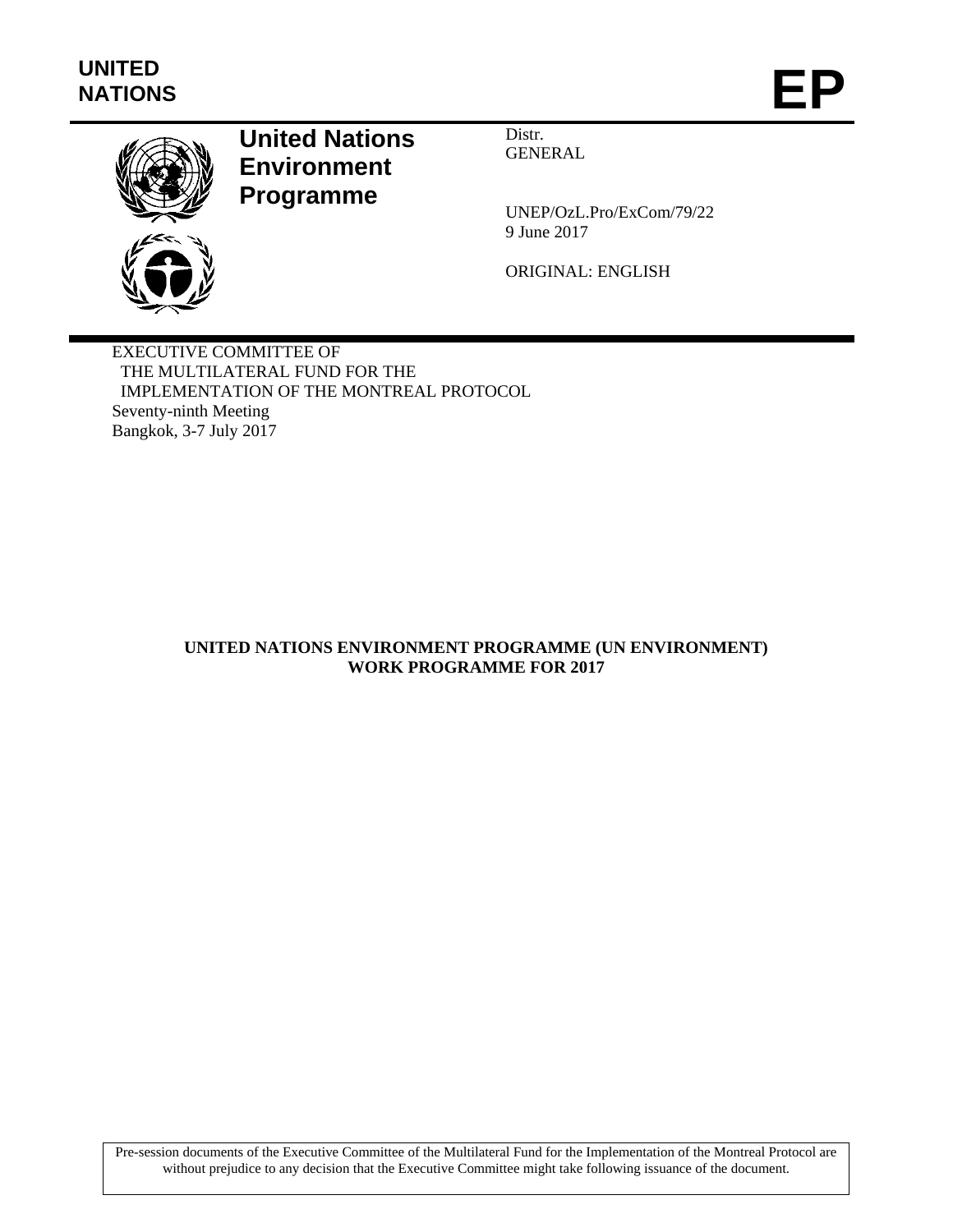## **COMMENTS AND RECOMMENDATION OF THE FUND SECRETARIAT**

1. The United Nations Environment Programme (UN Environment) is requesting approval from the Executive Committee of US \$1,048,499, plus agency support costs of US \$6,500 for its 2017 work programme listed in Table 1. The submission is attached to the present document.

| rabit 1: Ort Environment 3 work programme for 2017<br><b>Country</b>           | <b>Amount</b>                                                 | <b>Amount</b>    |             |  |  |
|--------------------------------------------------------------------------------|---------------------------------------------------------------|------------------|-------------|--|--|
|                                                                                | <b>Activity/Project</b>                                       | <b>Requested</b> | Recommended |  |  |
|                                                                                |                                                               | (US \$)          | (US \$)     |  |  |
|                                                                                | <b>SECTION A: ACTIVITIES RECOMMENDED FOR BLANKET APPROVAL</b> |                  |             |  |  |
|                                                                                | A1: Renewal of institutional strengthening projects           |                  |             |  |  |
| <b>Bhutan</b>                                                                  | Renewal of institutional strengthening project (phase VII)    | 85,000           | 85,000      |  |  |
| <b>Burkina Faso</b>                                                            | Renewal of institutional strengthening project (phase XII)    | 92,685           | 92,685      |  |  |
| Cambodia                                                                       | Renewal of institutional strengthening project (phase IX)     | 144,214          | 144,214     |  |  |
| Guyana                                                                         | Renewal of institutional strengthening project (phase VII)    | 85,000           | 85,000      |  |  |
| Mongolia                                                                       | Renewal of institutional strengthening project (phase X)      | 85,000           | 85,000      |  |  |
| Namibia                                                                        | Renewal of institutional strengthening project (phase IX)     | 85,000           | 85,000      |  |  |
| Philippines                                                                    | Renewal of institutional strengthening project (phase XI)     | 231,850          | 231,850     |  |  |
| Zimbabwe                                                                       | Renewal of institutional strengthening project (phase IX)     | 189,750          | 189,750     |  |  |
|                                                                                | 998,499                                                       | 998,499          |             |  |  |
| Agency support costs (nil for institutional strengthening) for A1:<br>$\Omega$ |                                                               |                  |             |  |  |
|                                                                                | Total for A1                                                  | 998,499          | 998,499     |  |  |
|                                                                                | <b>A2: Project preparation</b>                                |                  |             |  |  |
| Democratic Republic                                                            | Preparation of an HCFC phase-out management plan              |                  |             |  |  |
| of the Congo                                                                   | (HPMP) (overarching strategy)                                 | 50,000           | 50,000      |  |  |
|                                                                                | 50,000                                                        | 50,000           |             |  |  |
| Agency support costs (13 per cent for technical assistance):                   |                                                               | 6,500            | 6,500       |  |  |
|                                                                                | Total for A2                                                  |                  |             |  |  |
|                                                                                | 1,054,999                                                     | 1,054,999        |             |  |  |

## **Table 1: UN Environment's work programme for 2017**

## **SECTION A: ACTIVITIES RECOMMENDED FOR BLANKET APPROVAL**

## **A1: Institutional strengthening**

## **Project description**

2. United Nations Environment submitted the requests for the renewal of the institutional strengthening (IS) projects for the countries listed in Table 1. The description for these projects is presented in Annex I to the present document.

## **Secretariat's comments**

3. The Secretariat reviewed the requests for the renewal of eight IS projects submitted by UN Environment on behalf of the Governments concerned against the guidelines and relevant decisions regarding eligibility and funding levels. The requests were cross-checked against the original IS work plan for the previous phase, country programme and Article 7 data, the latest report on implementation of the HCFC phase-out management plan (HPMP), the agency's progress report, and any relevant decisions of the Meeting of the Parties. It was noted that these countries had submitted country programme implementation data for 2016, in compliance with the ODS phase-out targets under the Montreal Protocol and that their annual HCFC consumption does not exceed the annual maximum allowable total consumption indicated in their respective HPMP agreements with the Executive Committee. Furthermore,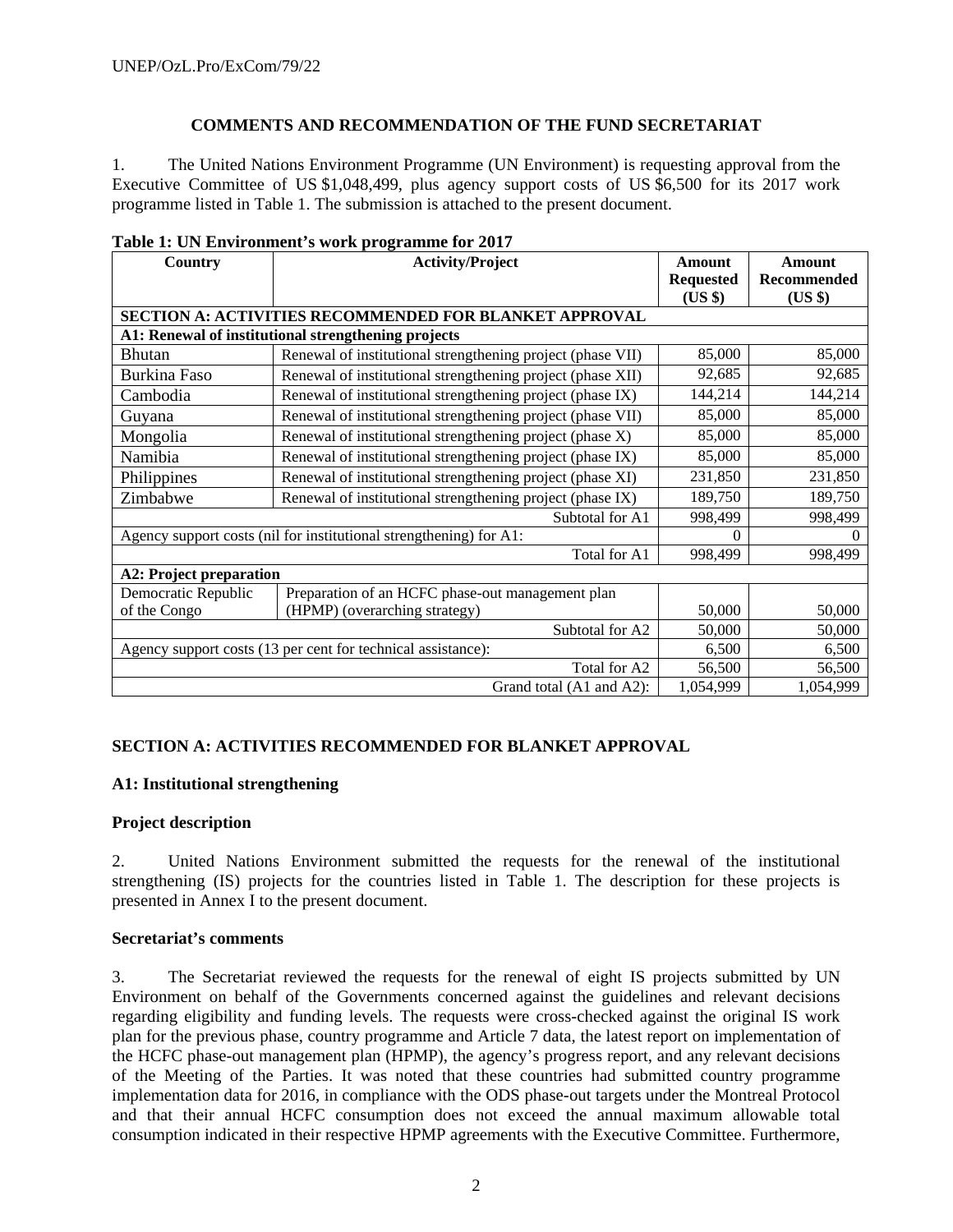all requests submitted included performance indicators for the planned activities for the next phase of the IS projects in accordance with decision  $74/51(e)^1$ .

#### **Secretariat's recommendations**

4. The Secretariat recommends blanket approval of the IS renewal requests for Bhutan, Burkina Faso, Cambodia, Guyana, Mongolia, Namibia, the Philippines and Zimbabwe, at the level of funding indicated in Table 1 of this document. The Executive Committee may wish to express to the aforementioned Governments the comments which appear in Annex II to this document.

## **A2: Project preparation**

Democratic Republic of the Congo: Preparation for stage II of the HPMP (overarching strategy): US \$50,000

#### **Project description**

5. On behalf of the Government of the Democratic Republic of the Congo, UN Environment as the lead implementing agency, has submitted a request for the preparation of the overarching strategy for stage II of HCFC phase-out management plan (HPMP) as shown in Table 1. Additional funding (US \$20,000) is being requested by UNDP as the cooperating agency as contained in their work programme for 2017.<sup>2</sup> The submission included an update on the implementation of stage I of the HPMP, justification for the requested funding, the activities to be implemented and the corresponding budgets.

#### **Secretariat's comments**

6. The Secretariat reviewed the project preparation request in line with stage I of the HPMP approved at the 63rd meeting to meet the 2015 control measures of the Montreal Protocol, and the guidelines for funding preparation of stage II of the HPMPs for Article 5 countries contained in decision 71/42. The Democratic Republic of the Congo has an HCFC baseline of 66.21 ODP tonnes, reported consumption of 15.4 ODP tonnes in 2015 under Article 7 of the Montreal Protocol, and consumption of 9.35 ODP tonnes for 2016 under CP data reporting.

7. The third and final tranche of the HPMP was submitted for consideration of the  $79<sup>th</sup>$  meeting but was deferred due to the lack of the verification report for HCFC consumption for 2013-2016. While progress on the planned activities for the period has been made, the tranche request indicated the need to revise the starting point for aggregate reduction in HCFC consumption in their HPMP.

8. The Secretariat recognized that funding for the preparation of stage II of the HPMP is necessary in order to ensure that phase-out activities initiated in stage I are sustained. The Secretariat also noted that the remaining funds for stage I constitute only 10 per cent of the servicing sector. The request for funding for the overarching strategy for stage II of the HPMP is within the limits set by decision 71/42, based on the remaining eligible HCFC consumption of  $52.2$  ODP tonnes<sup>3</sup>, from a starting point of 58 ODP tonnes.

1

<sup>&</sup>lt;sup>1</sup> The Executive Committee decided to continue to use the existing format for IS renewals as approved at the  $61<sup>st</sup>$  meeting (decision  $61/43(c)$ ) with a modification in section 10, to indicate that performance indicators should be included, as contained in Annex XIX to document UNEP/OzL.Pro/ExCom/74/56 (decision 74/51(e)).

<sup>2</sup> UNEP/OzL.Pro/ExCom/79/21

<sup>&</sup>lt;sup>3</sup> Democratic Republic of the Congo may receive up to a maximum of US \$70,000 for the preparation of the overarching strategy of the HPMP.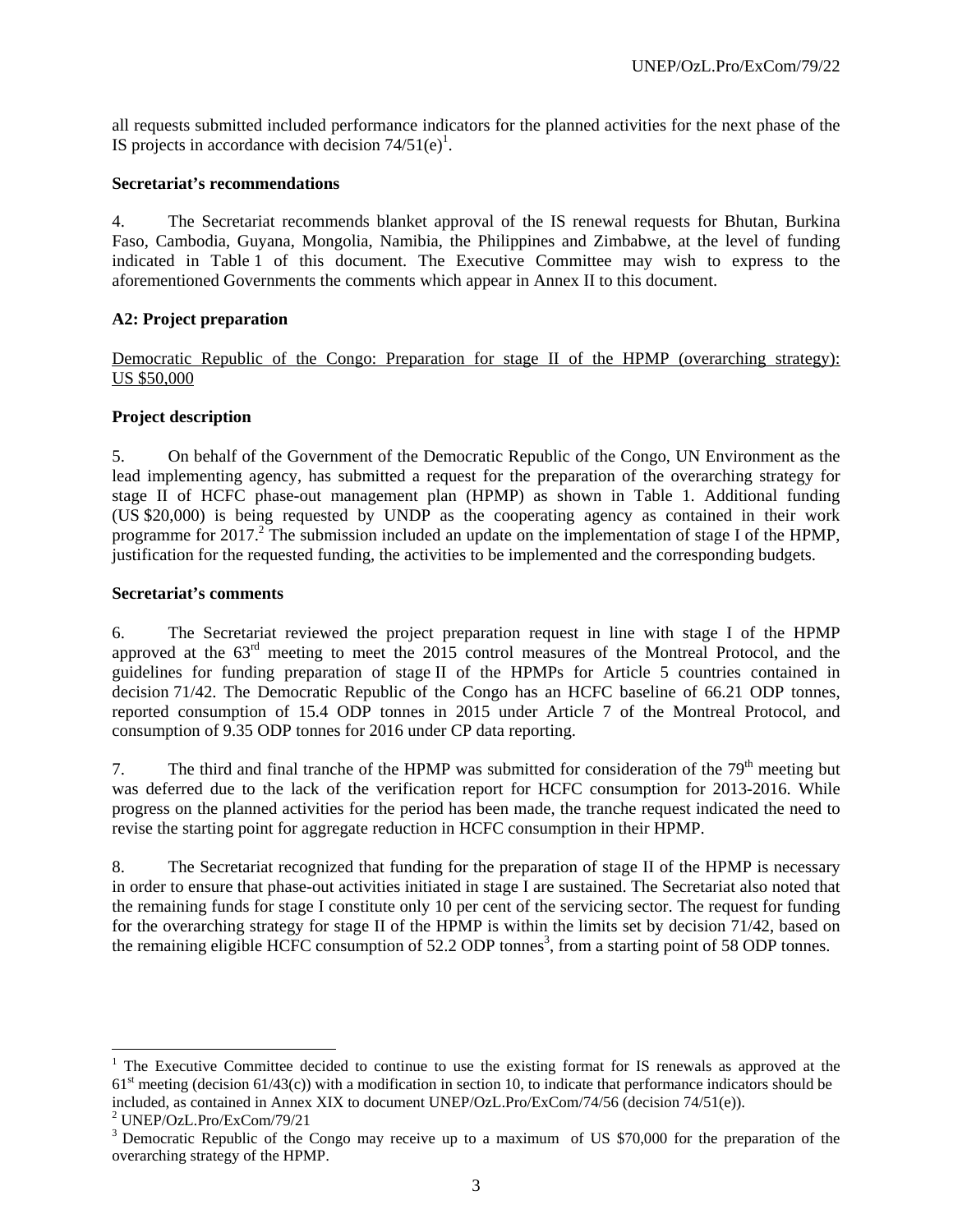## **Secretariat's recommendations**

9. The Fund Secretariat recommends blanket approval of the request of UN Environment's component for project preparation for stage II of the HCFC phase-out management plan for the Democratic Republic of the Congo at the level of funding shown in Table 1 of this document, on the understanding that if the starting point for aggregate reduction in HCFC consumption is revised at a future meeting, the funding will be adjusted accordingly and the balance will be returned at the same meeting.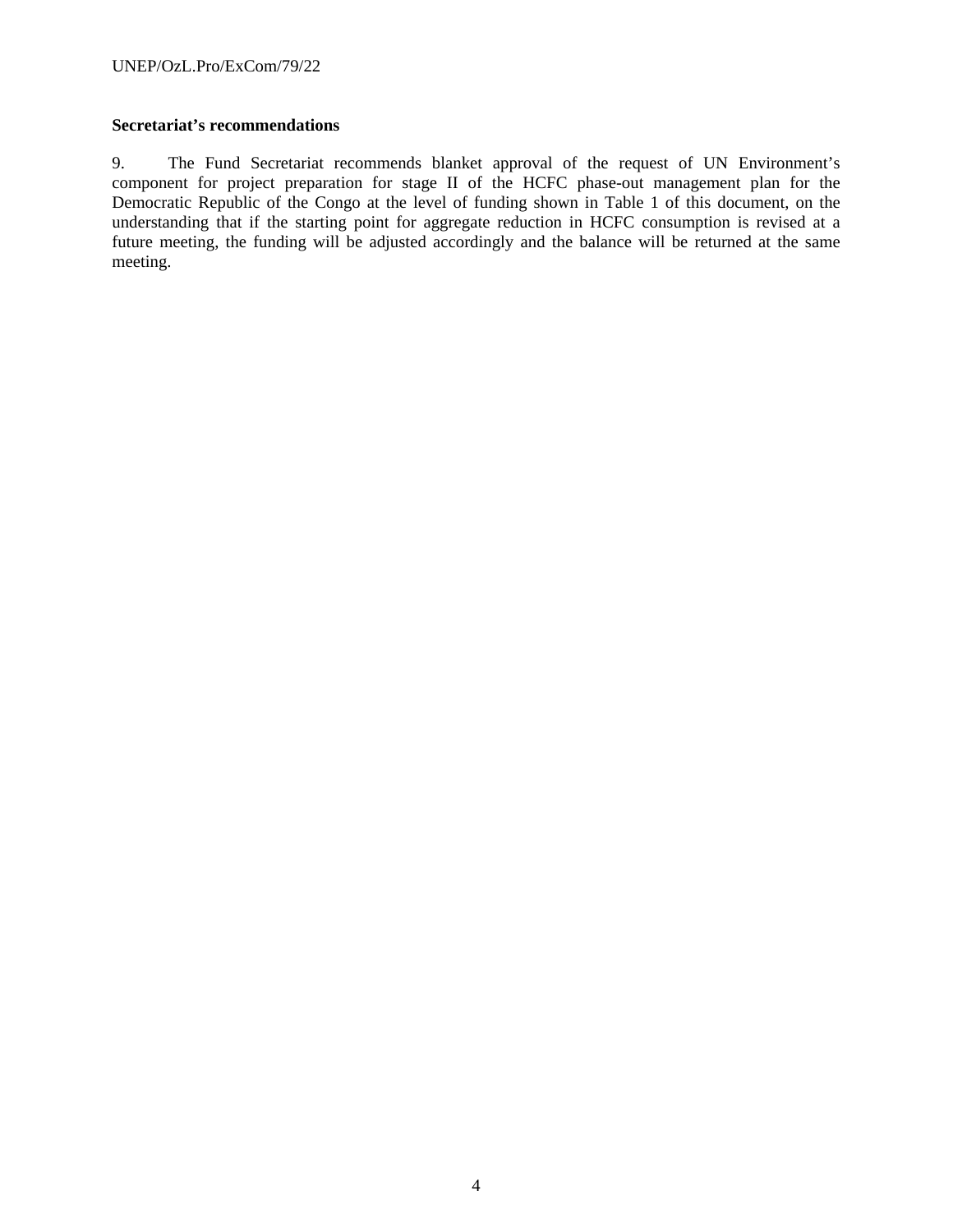#### **Annex I**

## **INSTITUTIONAL STRENGTHENING PROJECT PROPOSALS**

#### **Bhutan: Renewal of institutional strengthening**

| Summary of the project and country profile                                            |            |                 |                       |
|---------------------------------------------------------------------------------------|------------|-----------------|-----------------------|
| Implementing agency:                                                                  |            |                 | <b>UN Environment</b> |
| Amounts previously approved for institutional strengthening (US \$):                  |            |                 |                       |
|                                                                                       | Phase I:   | Jul-04 & Jul-05 | 130,000               |
|                                                                                       | Phase II:  | $Nov-07$        | 60,000                |
|                                                                                       | Phase III: | $Jul-09$        | 60,000                |
|                                                                                       | Phase IV:  | $Jul-11$        | 60,000                |
|                                                                                       | Phase V:   | $Dec-13$        | 60,000                |
|                                                                                       | Phase VI   | $May-15$        | 60,000                |
|                                                                                       |            | Total:          | 430,000               |
| Amount requested for renewal (phase VII) (US \$):                                     |            |                 | 85,000                |
| Amount recommended for approval for phase VII (US \$):                                |            |                 | 85,000                |
| Agency support costs (US \$):                                                         |            |                 | $\theta$              |
| Total cost of institutional strengthening phase VII to the Multilateral Fund (US \$): |            |                 | 85,000                |
| Date of approval of country programme:                                                |            |                 | 2005                  |
| Date of approval of HCFC phase-out management plan:                                   |            |                 | 2011                  |
| Baseline consumption of controlled substances (ODP tonnes):                           |            |                 |                       |
| Annex B, Group III (methyl chloroform) (average 1998-2000)                            |            |                 | 0.0                   |
| Annex C, Group I (HCFCs) (average 2009-2010)                                          |            |                 | 0.3                   |
| Annex E (methyl bromide) (average 1995-1998)                                          |            |                 | 0.0                   |
| Latest reported ODS consumption (2016) (ODP tonnes) as per Article 7:                 |            |                 |                       |
| Annex B, Group III (methyl chloroform)                                                |            |                 | 0.00                  |
| Annex C, Group I (HCFCs)                                                              |            |                 | 0.14                  |
| Annex E, (methyl bromide)                                                             |            |                 | 0.00                  |
|                                                                                       |            | Total:          | 0.14                  |
| Year of reported country programme implementation data:                               |            |                 | 2016                  |
| Amount approved for projects (as at December 2016) (US \$):                           |            |                 | 1,263,300             |
| Amount disbursed (as at December 2015) (US \$):                                       |            |                 | 933,384               |
| ODS to be phased out (as at December 2016) (ODP tonnes):                              |            |                 | 0.50                  |
| ODS phased out (as at December 2016) (ODP tonnes):                                    |            |                 | 0.10                  |

1. Summary of activities and funds approved by the Executive Committee:

| <b>Summary of activities</b> |                                                                                        | <b>Funds approved</b><br>(US \$) |
|------------------------------|----------------------------------------------------------------------------------------|----------------------------------|
| (a)                          | Investment projects:                                                                   | 147,000                          |
| (b)                          | Institutional strengthening:                                                           | 430,000                          |
| (c)                          | Project preparation, technical assistance, training and other non-investment projects: | 686,000                          |
|                              | Total:                                                                                 | 1,263,300                        |

## Progress report

2. During phase VI of the IS project the licensing and quota system for HCFCs import/export was enforced, the country banned imports of HCFC-based equipment, the HCFC phase-out management plan (HPMP) was implemented as per the approved plan, and awareness and outreach activities were organized. The refrigeration technician training curriculum was developed and integrated into that of the Technical Training Institutes. Monitoring of illegal trade of all ODS was addressed during border dialogues with India, Nepal and Bangladesh held in December 2016. The ODS alternative survey was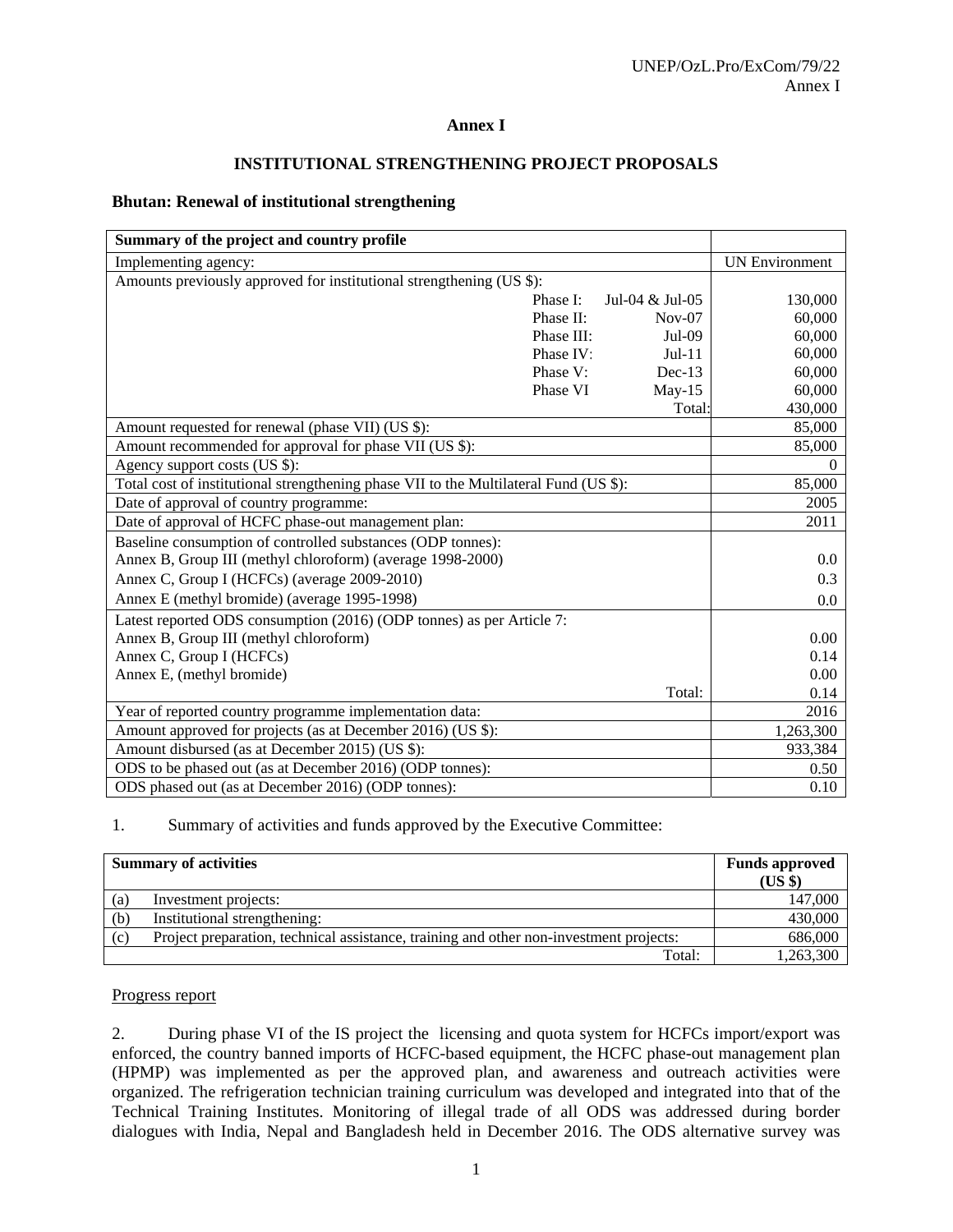conducted in consultation with stakeholders, and completed in May 2017. Bhutan has ensured the implementation of all activities included in the HPMP, which have assisted Bhutan to comply with the accelerated HCFC phase-out schedule. The National Environment Commission endorsed the Kigali Amendment in principle and has directed the National Ozone Unit (NOU) to place it on the agenda of the upcoming session of the National Assembly and then to the National Council.

#### Plan of action

3. The action plan for phase VII of the IS project was developed in close collaboration with the members of the Ozone Technical Committee. Based on the need for policy and regulatory interventions to ensure the phase-out of HCFCs, the NOU will initiate the introduction of new zero ODP and low-GWP HCFC alternatives. The NOU plans to further strengthen its close cooperation with the Customs, relevant Ministries and industry associations to ensure the smooth implementation of the HPMP including the introduction of the certification system. The NOU will continue conducting training on good refrigeration practices and awareness activities and continue the preparatory activities to facilitate the ratification of the Kigali Amendment.

| Summary of the project and country profile                                            |             |          |                       |
|---------------------------------------------------------------------------------------|-------------|----------|-----------------------|
| Implementing agency:                                                                  |             |          | <b>UN Environment</b> |
| Amounts previously approved for institutional strengthening (US \$):                  |             |          |                       |
|                                                                                       | Phase I:    | $Nov-93$ | 83,500                |
|                                                                                       | Phase II:   | May-97   | 55,700                |
|                                                                                       | Phase III:  | Mar-99   | 55,700                |
|                                                                                       | Phase IV    | Mar-01   | 55,700                |
|                                                                                       | Phase V:    | $Nov-02$ | 72,410                |
|                                                                                       | Phase VI:   | $Dec-04$ | 72,410                |
|                                                                                       | Phase VII:  | $Nov-06$ | 72,410                |
|                                                                                       | Phase VIII: | $Nov-08$ | 72,410                |
|                                                                                       | Phase IX:   | $Dec-10$ | 72,410                |
|                                                                                       | Phase X:    | $Dec-12$ | 72,410                |
|                                                                                       | Phase XI:   | $May-15$ | 72,410                |
|                                                                                       |             | Total:   | 757,470               |
| Amount requested for renewal (phase XII) (US \$):                                     |             |          | 92,685                |
| Amount recommended for approval for phase XII (US \$):                                |             |          | 92,685                |
| Agency support costs (US \$):                                                         |             |          | $\Omega$              |
| Total cost of institutional strengthening phase XII to the Multilateral Fund (US \$): |             |          | 92,685                |
| Date of approval of country programme:                                                |             |          | 1993                  |
| Date of approval of HCFC phase-out management plan:                                   |             |          | 2010                  |
| Baseline consumption of controlled substances (ODP tonnes):                           |             |          |                       |
| Annex B, Group III (methyl chloroform) (average 1998-2000)                            |             |          | 0.0                   |
| Annex C, Group I (HCFCs) (average 2009-2010)                                          |             |          | 28.9                  |
| Annex E, (methyl bromide) (average 1995-1998)                                         |             |          | 0.0                   |
| Latest reported ODS consumption (2016) (ODP tonnes) as per Article 7:                 |             |          |                       |
| Annex B, Group III (methyl chloroform)                                                |             |          | 0.00                  |
| Annex C, Group I (HCFCs)                                                              |             |          | 14.41                 |
| Annex E, (methyl bromide)                                                             |             |          | 0.00                  |
|                                                                                       |             | Total:   | 14.41                 |
| Year of reported country programme implementation data:                               |             |          | 2016                  |
| Amount approved for projects (as at December 2016) (US \$):                           |             |          | 2,198,570             |
| Amount disbursed (as at December 2015) (US \$):                                       |             |          | 1,942,623             |
| ODS to be phased out (as at December 2016) (ODP tonnes):                              |             |          | 78.77                 |
| ODS phased out (as at December 2015) (ODP tonnes):                                    |             |          | 76.78                 |

## **Burkina Faso: Renewal of institutional strengthening**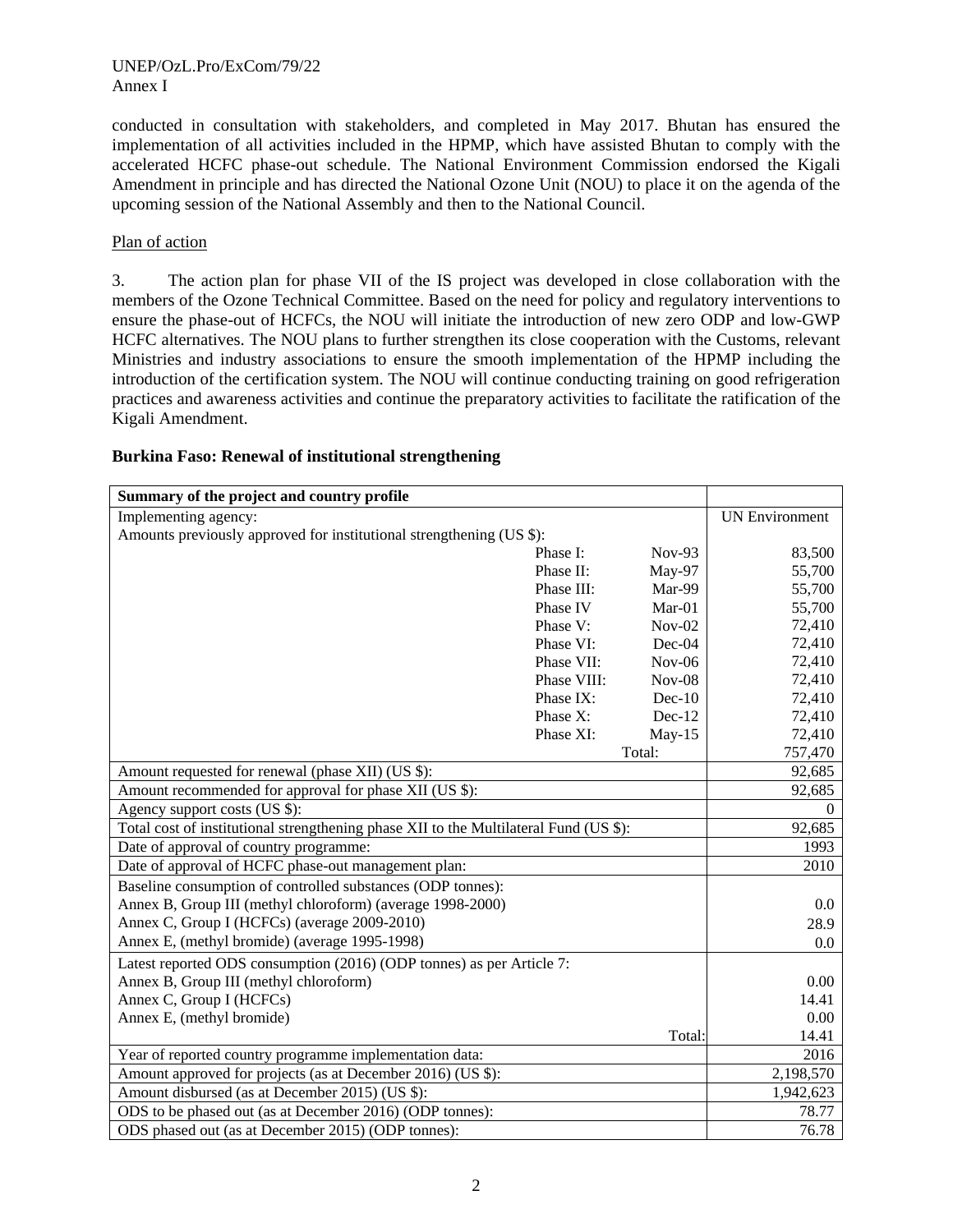| <b>Summary of activities</b> | <b>Funds approved</b><br>(US \$)                                                       |           |
|------------------------------|----------------------------------------------------------------------------------------|-----------|
| (a)                          | Investment projects:                                                                   | 335,000   |
| (b)                          | Institutional strengthening:                                                           | 757,470   |
| (c)                          | Project preparation, technical assistance, training and other non-investment projects: | 1,106,100 |
|                              | Total:                                                                                 | 2,198,570 |

#### 4. Summary of activities and funds approved by the Executive Committee:

#### Progress report

5. During phase XI of the IS project for Burkina Faso the NOU collected ODS import data from the Customs Department and submitted country programme implementation and Article 7 data to the Fund and Ozone Secretariats, respectively. Annual meetings were held with the National Ozone Committee and with the major importers and consumers association. The NOU resolved the delays in the implementation of the stage I of the HPMP and prepared the third tranche for submission. Training activities targeted customs officers, refrigeration and air-conditioning (RAC) trainers, and RAC technicians. Awareness activities targeted consumers and importers (availability of HCFC alternatives) and the Customs Department (import ban on HCFC-based equipment, regulations and decisions of the Parties); celebration of international ozone day; and awareness raising in schools. Burkina Faso participated in regional network and in Montreal Protocol meetings, and maintained compliance with the Montreal Protocol throughout the period under review.

#### Plan of action

6. In phase XII of the IS project, the NOU is planning the following activities: continue to coordinate stage I of the HPMP including submission and subsequent implementation of the third tranche; continue information dissemination and awareness raising; promote the licensing and quota system and its enforcement, and provide information about annual quotas to importers; strengthen the capacity to fight illegal trade; continue training refrigeration technicians under the HPMP; continue monitoring and evaluation; organise annual stakeholder workshops to raise awareness on low-GWP HCFC alternatives; collect and report data in a timely manner to the Fund and Ozone Secretariats; and undertake the necessary preparation at national level for ratification of the Kigali Amendment.

## **Cambodia: Renewal of institutional strengthening**

| Summary of the project and country profile                                           |             |          |             |
|--------------------------------------------------------------------------------------|-------------|----------|-------------|
| Implementing agency:                                                                 |             |          | <b>UN</b>   |
|                                                                                      |             |          | Environment |
| Amounts previously approved for institutional strengthening (US \$):                 |             |          |             |
|                                                                                      | Phase I:    | $Mar-02$ | 30,000      |
|                                                                                      | Phase II:   | $Dec-03$ | 100,000     |
|                                                                                      | Phase III:  | $Nov-05$ | 112,667     |
|                                                                                      | Phase IV:   | $Nov-07$ | 112,667     |
|                                                                                      | Phase V:    | Jul-09   | 112,667     |
|                                                                                      | Phase VI:   | $Jul-11$ | 112,667     |
|                                                                                      | Phase VII:  | $Jul-13$ | 112,667     |
|                                                                                      | Phase VIII: | $Mav-15$ | 112,667     |
|                                                                                      |             | Total:   | 806,002     |
| Amount requested for renewal (phase IX) (US \$):                                     |             |          | 144,214     |
| Amount recommended for approval for phase IX (US \$):                                |             |          | 144,214     |
| Agency support costs (US \$):                                                        |             |          |             |
| Total cost of institutional strengthening phase IX to the Multilateral Fund (US \$): |             |          | 144,214     |
| Date of approval of country programme:                                               |             |          | 2003        |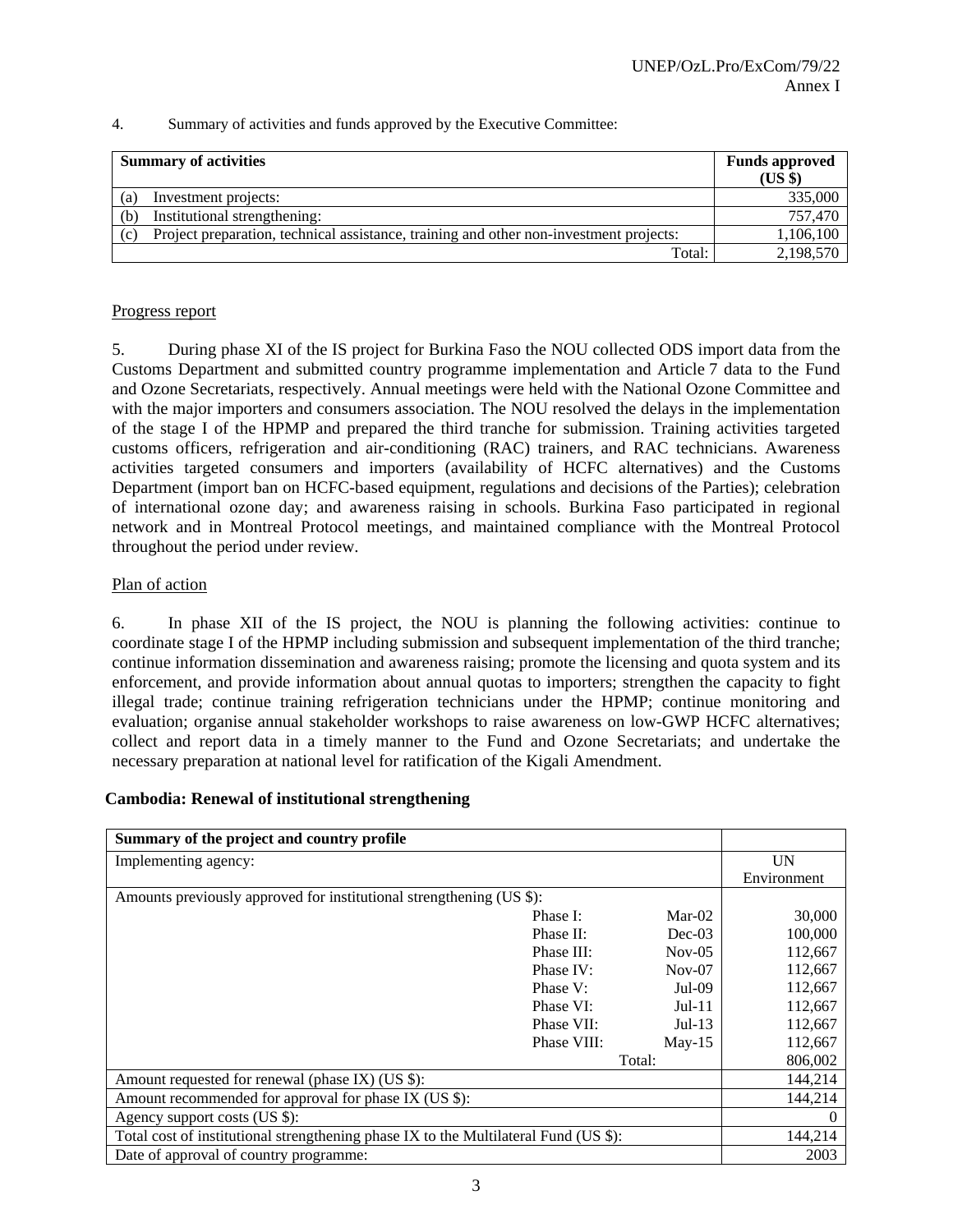| Summary of the project and country profile                            |           |
|-----------------------------------------------------------------------|-----------|
| Date of approval of HCFC phase-out management plan:                   | 2010      |
| Baseline consumption of controlled substances (ODP tonnes):           |           |
| Annex B, Group III (methyl chloroform) (average 1998-2000)            | 0.5       |
| Annex C, Group I (HCFCs) (average 2009-2010)                          | 15.0      |
| Annex E, (methyl bromide) (average 1995-1998)                         | 0.0       |
| Latest reported ODS consumption (2015) (ODP tonnes) as per Article 7: |           |
| Annex B, Group III (methyl chloroform)                                | 0.00      |
| Annex C, Group I (HCFCs)                                              | 11.69     |
| Annex E, (methyl bromide)                                             | 0.00      |
| Total:                                                                | 11.69     |
| Year of reported country programme implementation data:               | 2016      |
| Amount approved for projects (as at December 2016) (US \$):           | 3,443,502 |
| Amount disbursed (as at December 2015) (US \$):                       | 2,786,506 |
| ODS to be phased out (as at December 2016) (ODP tonnes):              | 95.37     |
| ODS phased out (as at December 2015) (ODP tonnes):                    | 93.80     |

## 7. Summary of activities and funds approved by the Executive Committee:

| <b>Summary of activities</b> |                                                                                        | <b>Funds approved</b><br>$(US \$ |
|------------------------------|----------------------------------------------------------------------------------------|----------------------------------|
| (a)                          | Investment projects:                                                                   | 780,000                          |
| (b)                          | Institutional strengthening:                                                           | 806,002                          |
| (c)                          | Project preparation, technical assistance, training and other non-investment projects: | 1,857,500                        |
|                              | Total:                                                                                 | 3,443,502                        |

#### Progress report

8. Phase VIII of the IS project for Cambodia was coordinated by the NOU under the Department of Environment Pollution Control of the Ministry of Environment. The NOU supervises the project management unit (PMU) of the HPMP. Activities included: strict enforcement of the HCFC import and export licensing and quota system; coordination of the implementation of the HPMP; coordination of the ODS alternative survey; country programme and Article 7 data reporting; public awareness activities to support the HPMP implementation; participation in regional network and Montreal Protocol meetings; and, south-south cooperation activities, which included a border dialogue with Thailand to strengthen ODS import/export controls, and a train the trainers activity on handling flammable refrigerants with China. The NOU organized the translation of the Kigali Amendment into the Khmer language.

## Plan of action

9. For phase IX of the IS project, Cambodia will continue with the implementation of the third tranche of the HPMP; enforce the HCFC import/export licensing and quota system; continue with capacity building of customs enforcement officers, refrigeration technicians and initiate other measures, such as the technicians certification system. The NOU will work with national stakeholders to coordinate the internal process for ratification of the Kigali Amendment, ensure the continuity of awareness and information exchange programme, promote international and regional cooperation on the implementation of the Montreal Protocol, and submit country programme data and Article 7 data.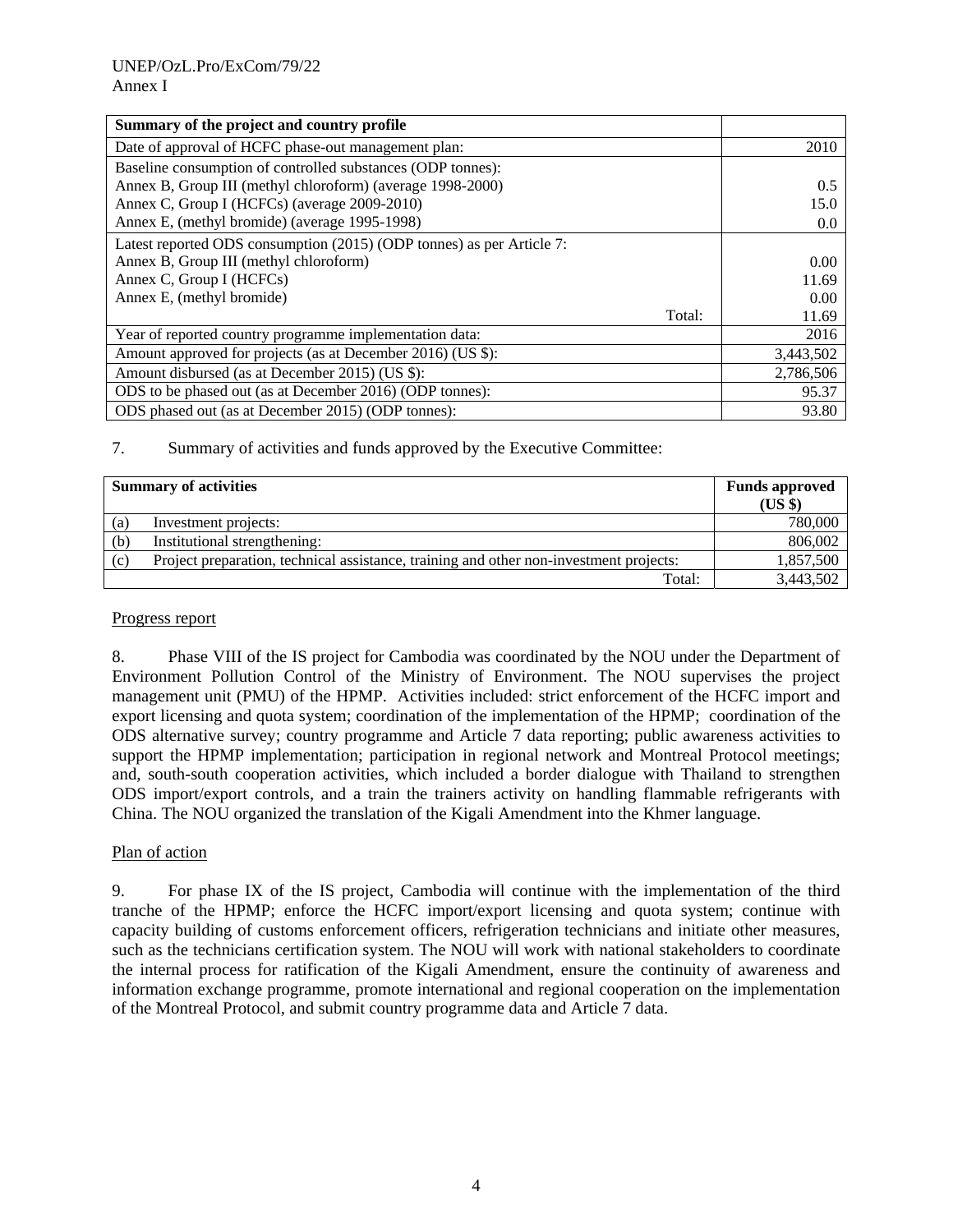| Summary of the project and country profile                                            |            |            |                       |
|---------------------------------------------------------------------------------------|------------|------------|-----------------------|
| Implementing agency:                                                                  |            |            | <b>UN Environment</b> |
| Amounts previously approved for institutional strengthening (US \$):                  |            |            |                       |
|                                                                                       | Phase I:   | $Nov-97$   | 65,000                |
|                                                                                       | Phase II:  | $Jul-01$   | 43,400                |
|                                                                                       | Phase III: | Apr-06     | 56,333                |
|                                                                                       | Phase IV:  | Nov-09 $&$ | 60,000                |
|                                                                                       |            | Apr- $10$  |                       |
|                                                                                       | Phase V:   | $Dec-12$   | 60,000                |
|                                                                                       | Phase VI:  | $May-15$   | 60,000                |
|                                                                                       |            | Total:     | 344,733               |
| Amount requested for renewal (phase VII) (US \$):                                     |            |            | 85,000                |
| Amount recommended for approval for phase VII (US \$):                                |            |            | 85,000                |
| Agency support costs (US \$):                                                         |            |            | $\Omega$              |
| Total cost of institutional strengthening phase VII to the Multilateral Fund (US \$): |            |            | 85,000                |
| Date of approval of country programme:                                                |            |            | 1997                  |
| Date of approval of HCFC phase-out management plan:                                   |            |            | 2011                  |
| Baseline consumption of controlled substances (ODP tonnes):                           |            |            |                       |
| Annex B, Group III (methyl chloroform) (average 1998-2000)                            |            |            | 0.0                   |
| Annex C, Group I (HCFCs) (average 2009-2010)                                          |            |            | 1.8                   |
| Annex E, (methyl bromide) (average 1995-1998)                                         |            |            | 1.4                   |
| Latest reported ODS consumption (2016) (ODP tonnes) as per Article 7:                 |            |            |                       |
| Annex B, Group III (methyl chloroform)                                                |            |            | 0.00                  |
| Annex C, Group I (HCFCs)                                                              |            |            | 1.58                  |
| Annex E, (methyl bromide)                                                             |            |            | 0.00                  |
|                                                                                       |            | Total:     | 1.58                  |
| Year of reported country programme implementation data:                               |            |            | 2016                  |
| Amount approved for projects (as at December 2016) (US \$):                           |            |            | 1,936,933             |
| Amount disbursed (as at December 2015) (US \$):                                       |            |            | 1,508,682             |
| ODS to be phased out (as at December 2016) (ODP tonnes):                              |            |            | 67.22                 |
| ODS phased out (as at December 2015) (ODP tonnes):                                    |            |            | 60.40                 |

## **Guyana: Renewal of institutional strengthening**

#### 10. Summary of activities and funds approved by the Executive Committee:

| <b>Summary of activities</b>                                                                  |                      | <b>Funds approved</b> |
|-----------------------------------------------------------------------------------------------|----------------------|-----------------------|
|                                                                                               |                      | $(US \$               |
| (a)                                                                                           | Investment projects: |                       |
| Institutional strengthening:<br>(b)                                                           |                      | 344,733               |
| Project preparation, technical assistance, training and other non-investment projects:<br>(c) |                      | 708,450               |
| Total:                                                                                        |                      | 1,936,933             |

#### Progress report

11. In the period under review, IS funding (phase VI) assisted Guyana with its effort to reduce HCFC consumption. The country implemented and completed stage I of the HPMP and achieved the 10 per cent reduction of its HCFC baseline by 1 January 2015. The proposal for stage II of the HPMP was submitted and approved by the Executive Committee. ODS imported into the country were verified by the Customs Department in accordance with the quotas and permits issued by the National Ozone Action Unit (NOAU) of the Ministry of Agriculture, and a ban was introduced on HCFC-based equipment in Guyana's national legislation. The Guyana Revenue Authority with the assistance of the NOUA monitored equipment imported into the country to enforce the ban. The NOAU compiled data on ODS for 2015 and 2016 which was submitted to the Fund and Ozone Secretariats; recovery and recycling data was also collected during those years. The NOU also coordinated the ODS alternative survey and submitted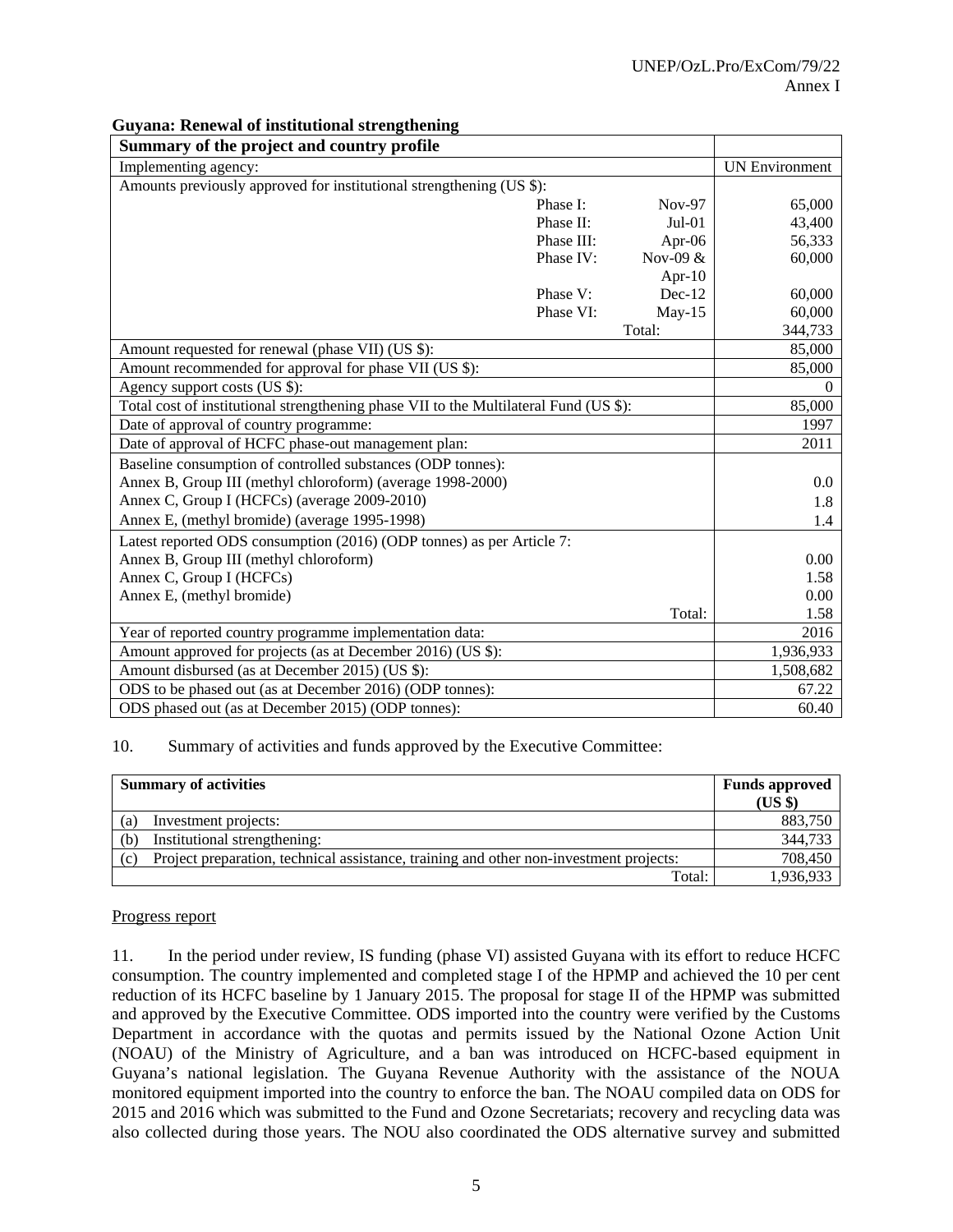the required report on the project. Guyana celebrated international ozone day and participated in regional networks and Montreal Protocol meetings.

## Plan of action

12. In phase VII of the IS project Guyana will undertake the following activities: coordination of implementation of stage II of the HPMP; cooperation with customs officers of the Guyana Revenue Authority to identify and verify refrigerant gases using the refrigerant identifiers; training of refrigeration technicians in the safe handling, storage and use of hydrocarbons and recovery and recycling of ODS; data reporting to the Fund and Ozone Secretariats; celebration of international ozone day and production of information materials; and monitoring of imports of HCFC-based equipment. Guyana also plans to initiate administrative procedures to ratify the Kigali Amendment in coordination with national stakeholders and to attend regional network and Montreal Protocol meetings.

| Summary of the project and country profile                                          |             |           |                       |
|-------------------------------------------------------------------------------------|-------------|-----------|-----------------------|
| Implementing agency:                                                                |             |           | <b>UN Environment</b> |
| Amounts previously approved for institutional strengthening (US \$):                |             |           |                       |
|                                                                                     | Phase I:    | Jul-99    | 66,000                |
|                                                                                     | Phase II:   | Mar-02    | 57,200                |
|                                                                                     | Phase III:  | $Jul-04$  | 57,200                |
|                                                                                     | Phase IV:   | $Nov-06$  | 60,000                |
|                                                                                     | Phase V:    | $Jul-08$  | 60,000                |
|                                                                                     | Phase VI:   | Apr- $10$ | 42,500                |
|                                                                                     | Phase VII:  | $Jul-11$  | 60,000                |
|                                                                                     | Phase VIII: | $Jul-13$  | 60,000                |
|                                                                                     | Phase IX:   | $May-15$  | 60,000                |
|                                                                                     |             | Total     | 522,900               |
| Amount requested for renewal (phase X) (US \$):                                     |             |           | 85,000                |
| Amount recommended for approval for phase X (US \$):                                |             |           | 85,000                |
| Agency support costs (US \$):                                                       |             |           | $\Omega$              |
| Total cost of institutional strengthening phase X to the Multilateral Fund (US \$): |             |           | 85,000                |
| Date of approval of country programme:                                              |             |           | 1999                  |
| Date of approval of HCFC phase-out management plan:                                 |             |           | 2011                  |
| Baseline consumption of controlled substances (ODP tonnes):                         |             |           |                       |
| Annex B, Group III (methyl chloroform) (average 1998-2000)                          |             |           | 0.0                   |
| Annex C, Group I (HCFCs) (average 2009-2010)                                        |             |           | 1.4                   |
| Annex E, (methyl bromide) (average 1995-1998)                                       |             |           | 0.0                   |
| Latest reported ODS consumption (2016) (ODP tonnes) as per Article 7:               |             |           |                       |
| Annex B, Group III (methyl chloroform)                                              |             |           | 0.00                  |
| Annex C, Group I (HCFCs)                                                            |             |           | 0.45                  |
| Annex E, (methyl bromide)                                                           |             |           | 0.00                  |
|                                                                                     |             | Total:    | 0.45                  |
| Year of reported country programme implementation data:                             |             |           | 2016                  |
| Amount approved for projects (as at December 2016) (US \$):                         |             |           | 1,612,570             |
| Amount disbursed (as at December 2015) (US \$):                                     |             |           | 1,354,347             |
| ODS to be phased out (as at December 2016) (ODP tonnes):                            |             |           | 13.31                 |
| ODS phased out (as at December 2015) (ODP tonnes):                                  |             |           | 12.40                 |

## **Mongolia: Renewal of institutional strengthening**

13. Summary of activities and funds approved by the Executive Committee: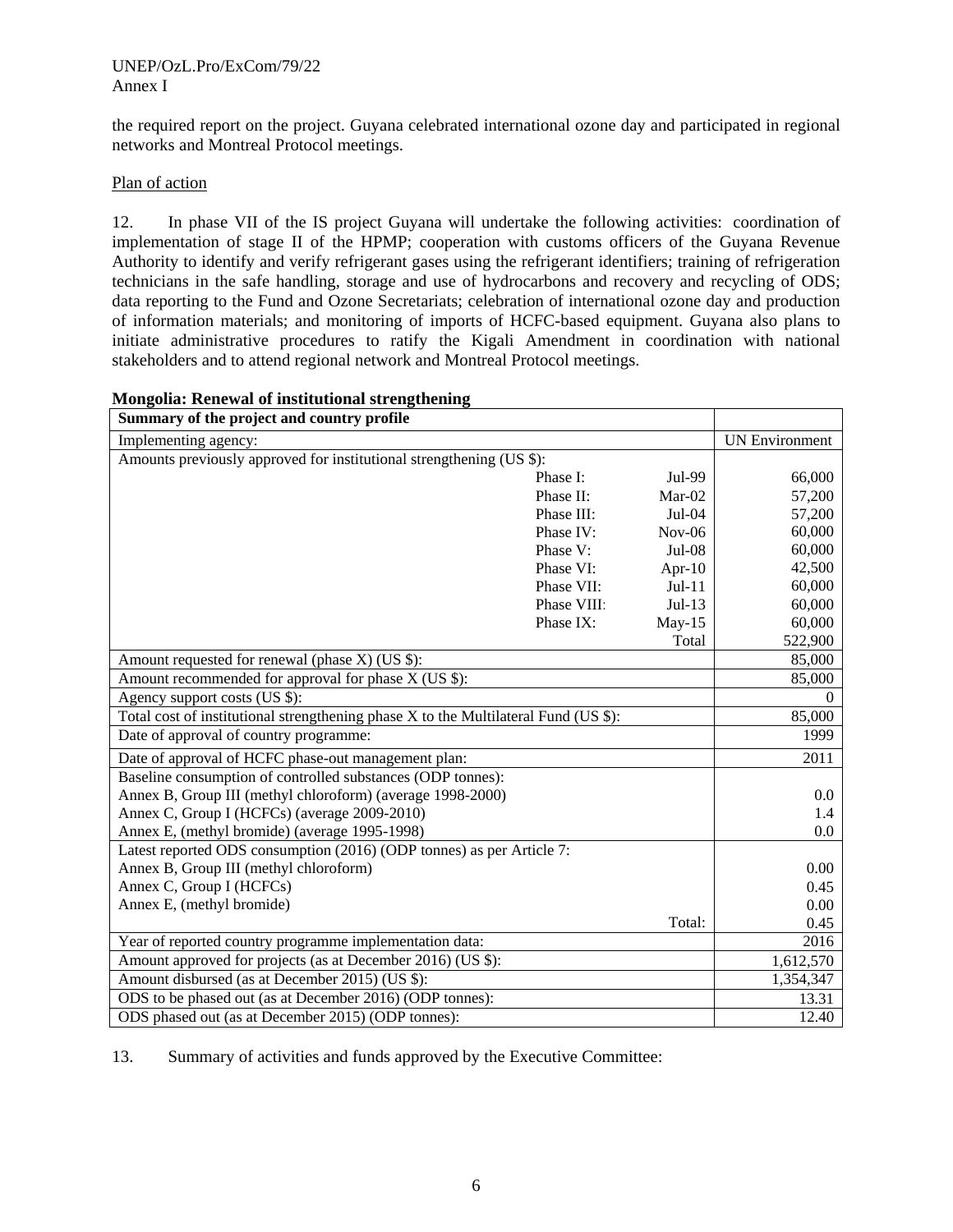| <b>Summary of activities</b>                                                               | <b>Funds</b><br>approved<br>(US \$) |
|--------------------------------------------------------------------------------------------|-------------------------------------|
| (a) Investment projects:                                                                   | 335,000                             |
| (b)Institutional strengthening:                                                            | 522,900                             |
| (c) Project preparation, technical assistance, training and other non-investment projects: | 754,670                             |
| Total:                                                                                     | 1,612,570                           |

## Progress report

14. During phase IX of the IS project, Mongolia carried out all the activities in its action plan, including strict implementation of the licensing and quota system for HCFCs; and measures to monitor illegal ODS trade such as customs officers training. The National Ozone Authority (NOA) strengthened cooperation with the Customs General Administration and together with the reporting obligations for HCFC importers and users, resulted in reliable import/export data and timely reporting of country programme and Article 7 data. Several publications were translated into Mongolian distributed including standards, handbooks and manuals for training of refrigeration technicians. Stage I of the HPMP was implemented according to schedule and the third tranche of funding was submitted and approved at the  $77<sup>th</sup>$  meeting. A review of international standards related to HCFCs, their alternatives and technology used in RAC was completed in June 2016. The report on the ODS alternatives survey was also finalized.

## Plan of action

15. Phase X of the IS project will ensure effective implementation of HCFC phase-out activities. The NOA will continue to work closely with and support the PMU. The NOA will initiate the introduction of new zero ODP and low-GWP alternatives, further strengthen cooperation with Customs Organization, relevant Ministries and the industry associations, continue to report country programme and Article 7 data, and conduct good practices training. The NOA will continue awareness activities and participate in regional network and international meetings, and will start preparatory work to facilitate ratification of the Kigali Amendment.

| Summary of the project and country profile                                           |             |          |                       |
|--------------------------------------------------------------------------------------|-------------|----------|-----------------------|
| Implementing agency:                                                                 |             |          | <b>UN Environment</b> |
| Amounts previously approved for institutional strengthening (US \$):                 |             |          |                       |
|                                                                                      | Phase I:    | $Nov-95$ | 61,765                |
|                                                                                      | Phase II:   | $Jul-00$ | 41,177                |
|                                                                                      | Phase III:  | $Dec-03$ | 53,530                |
|                                                                                      | Phase IV:   | $Nov-05$ | 60,000                |
|                                                                                      | Phase V:    | $Nov-07$ | 60,000                |
|                                                                                      | Phase VI:   | $Nov-09$ | 60,000                |
|                                                                                      | Phase VII:  | Apr-12   | 60,000                |
|                                                                                      | Phase VIII: | $Nov-14$ | 60,000                |
|                                                                                      |             | Total:   | 456,472               |
| Amount requested for renewal (phase IX) (US \$):                                     |             |          | 85,000                |
| Amount recommended for approval for phase IX (US \$):                                |             |          | 85,000                |
| Agency support costs (US \$):                                                        |             |          | $\theta$              |
| Total cost of institutional strengthening phase IX to the Multilateral Fund (US \$): |             |          | 85,000                |
| Date of approval of country programme:                                               |             |          | 1995                  |
| Date of approval of HCFC phase-out management plan:                                  |             |          | 2011                  |

## **Namibia: Renewal of institutional strengthening**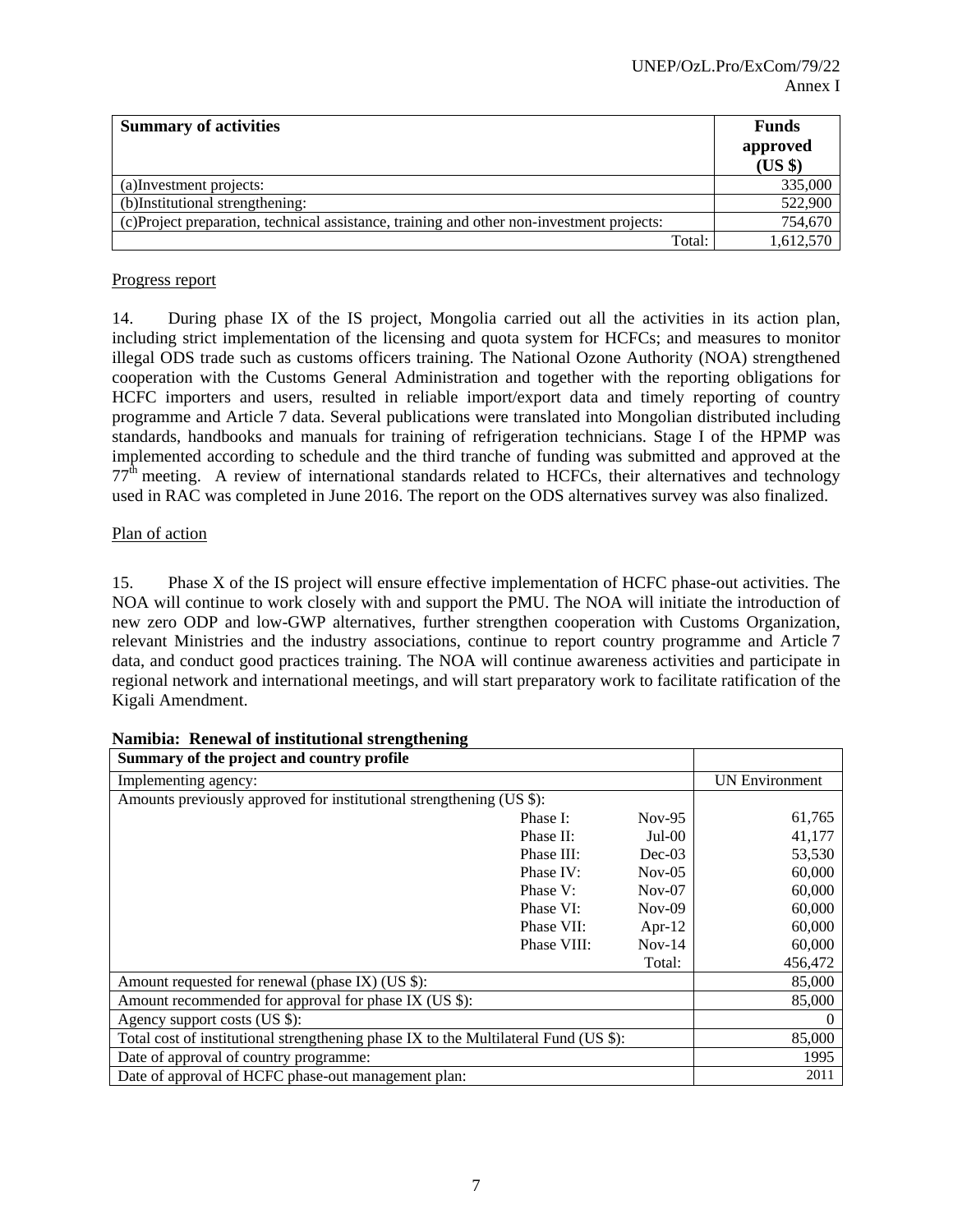| Baseline consumption of controlled substances (ODP tonnes):           |           |
|-----------------------------------------------------------------------|-----------|
| Annex B, Group III (methyl chloroform) (average 1998-2000)            | 0.0       |
| Annex C, Group I (HCFCs) (average 2009-2010)                          | 8.4       |
| Annex E (methyl bromide) (average 1995-1998)                          | 0.8       |
| Latest reported ODS consumption (2016) (ODP tonnes) as per Article 7: |           |
| Annex B, Group III (methyl chloroform)                                | 0.00      |
| Annex C, Group I (HCFCs)                                              | 3.76      |
| Annex E (methyl bromide)                                              | 0.00      |
| Total:                                                                | 3.76      |
| Year of reported country programme implementation data:               | 2016      |
| Amount approved for projects (as at December 2016) (US \$):           | 1,712,062 |
| Amount disbursed (as at December 2015) (US \$):                       | 1,297,199 |
| ODS to be phased out (as at December 2016) (ODP tonnes):              | 22.89     |
| ODS phased out (as at December 2015) (ODP tonnes):                    | 20.28     |

16. Summary of activities and funds approved by the Executive Committee:

|     | <b>Summary of activities</b>                                                           | <b>Funds approved</b><br>(US \$) |
|-----|----------------------------------------------------------------------------------------|----------------------------------|
| (a) | Investment projects:                                                                   | 792,500                          |
| (b) | Institutional strengthening:                                                           | 456,472                          |
| (c) | Project preparation, technical assistance, training and other non-investment projects: | 463,090                          |
|     | Total:                                                                                 | 1,712,062                        |

## Progress report

17. During the eighth phase of the IS project for Namibia the NOU implemented several activities including awareness programmes to promote HCFC phase-out, training of refrigeration and airconditioning technicians and customs officers, and preparation of the third tranche of stage I of the HPMP. The NOU established and maintained working relationships with industry associations, collaboration with HCFC importers and other key stakeholders, and reported country programme and Article 7 data to the Fund and Ozone Secretariats. The HCFC import licensing system was strengthened and the quota system worked effectively. The NOU also coordinated the survey of ODS alternatives, and carried out public awareness programme including celebration of international ozone day. Namibia participated in regional network and Montreal Protocol meetings.

## Plan of action

18. For the ninth phase of the IS project the NOU will continue to coordinate the implementation of the IS programme and monitoring of the implementation of stage I of the HPMP. Activities will include: a continued training programme for refrigeration technicians; training of customs officers; awareness raising programme through mass media, non-governmental organizations, workshops, and distribution of awareness materials to industry and other stakeholders; timely submission of country programme and Article 7 data; coordination of the completion of the second tranche of stage I of the HPMP and launching implementation of the third tranche. The NOU will engage in regional and international meetings, workshops and events and will initiate the administrative procedures to ratify the Kigali Amendment including raising the awareness of the key policy makers on the matter.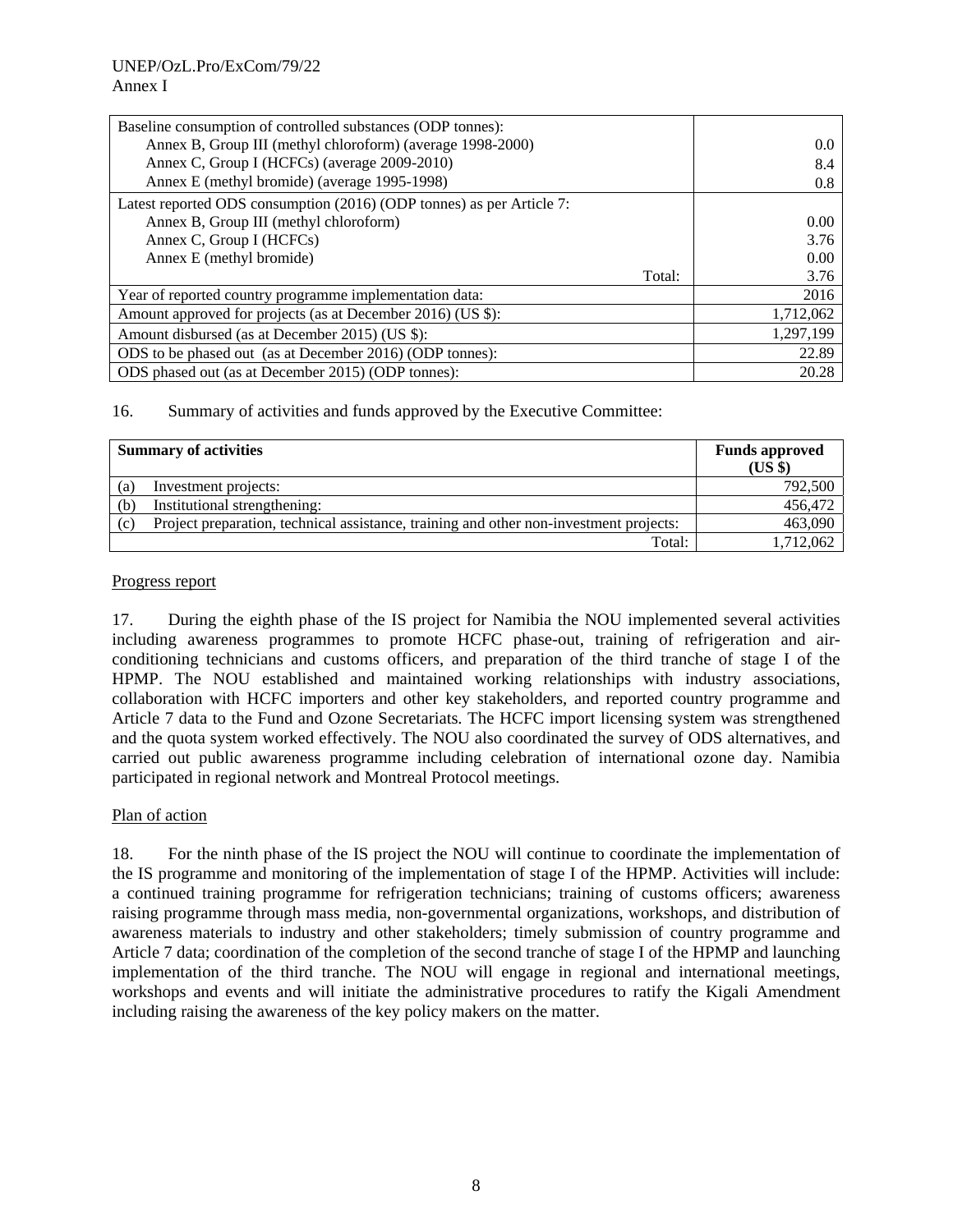| Summary of the project and country profile                                           |            |                              |             |
|--------------------------------------------------------------------------------------|------------|------------------------------|-------------|
| Implementing agency:                                                                 |            |                              | <b>UN</b>   |
|                                                                                      |            |                              | Environment |
|                                                                                      |            |                              | /WB         |
| Amounts previously approved for institutional strengthening (US \$):                 |            |                              |             |
|                                                                                      | Phase I:   | Mar-93                       | 209,000     |
|                                                                                      | Phase II:  | Jul-99                       | 139,333     |
|                                                                                      | Phase III: | Mar-02                       | 181,133     |
|                                                                                      | Phase IV:  | Apr-04 & Apr-05              | 181,133     |
|                                                                                      | Phase V:   | Apr-06                       | 181,133     |
|                                                                                      | Phase VI:  | Apr-08                       | 181,133     |
|                                                                                      |            | Phase VII: Apr-10 $& Nov-11$ | 158,491     |
|                                                                                      | Phase VIII | $Jul-11$                     | 181,133     |
|                                                                                      | Phase IX:  | $Jul-13$                     | 181,133     |
|                                                                                      | Phase X:   | $May-15$                     | 181,133     |
|                                                                                      |            | Total:                       | 1,774,755   |
| Amount requested for renewal (phase XI) (US \$):                                     |            |                              | 231,850     |
| Amount recommended for approval for phase XI (US \$):                                |            |                              | 231,850     |
| Agency support costs (US \$):                                                        |            |                              | $\theta$    |
| Total cost of institutional strengthening phase XI to the Multilateral Fund (US \$): |            |                              | 231,850     |
| Date of approval of country programme:                                               |            |                              | 1993        |
| Date of approval of HCFC phase-out management plan:                                  |            |                              | 2012        |
| Baseline consumption of controlled substances (ODP tonnes):                          |            |                              |             |
| Annex B, Group III (methyl chloroform) (average 1998-2000)                           |            |                              | 0.0         |
| Annex C, Group I (HCFCs) (average 2009-2010)                                         |            |                              | 208.4       |
| Annex E, (methyl bromide) (average 1995-1998)                                        |            |                              | 10.3        |
| Latest reported ODS consumption (2015) (ODP tonnes) as per Article 7:                |            |                              |             |
| Annex B, Group III (methyl chloroform)                                               |            |                              | 0.00        |
| Annex C, Group I (HCFCs)                                                             |            |                              | 123.26      |
| Annex E, (methyl bromide)                                                            |            |                              | 0.00        |
|                                                                                      |            | Total:                       | 123.26      |
| Year of reported country programme implementation data:                              |            |                              | 2016        |
| Amount approved for projects (as at December 2016) (US \$):                          |            |                              | 40,484,687  |
| Amount disbursed (as at December 2015) (US \$):                                      |            |                              | 32,158,209  |
| ODS to be phased out (as at December 2016) (ODP tonnes):                             |            |                              | 3,772.67    |
| ODS phased out (as at December 2015) (ODP tonnes):                                   |            |                              | 3,765.63    |

#### **Philippines (the): Renewal of institutional strengthening**

19. Summary of activities and funds approved by the Executive Committee:

|     | <b>Summary of activities</b>                                                           | <b>Funds approved</b><br>(US \$) |
|-----|----------------------------------------------------------------------------------------|----------------------------------|
| (a) | Investment projects:                                                                   | 31, 363, 531                     |
| (b) | Institutional strengthening:                                                           | 1,774,755                        |
| (c) | Project preparation, technical assistance, training and other non-investment projects: | 7,346,401                        |
|     | Total:                                                                                 | 40,484,687                       |

#### Progress report

20. The tenth phase of the IS project provided support for the Government to continue implementation of the licensing scheme for imports of ODS and alternatives; calculation of quota allocation for HCFC imports; monitoring for cases of illegal trade; public awareness activities and information dissemination to key stakeholders. Although the final tranche of stage I of the HPMP was delayed, stage II of the HPMP was prepared and submitted to the  $79<sup>th</sup>$  meeting. The NOU also coordinated the ODS alternative survey through the PMU and the survey report is under preparation. The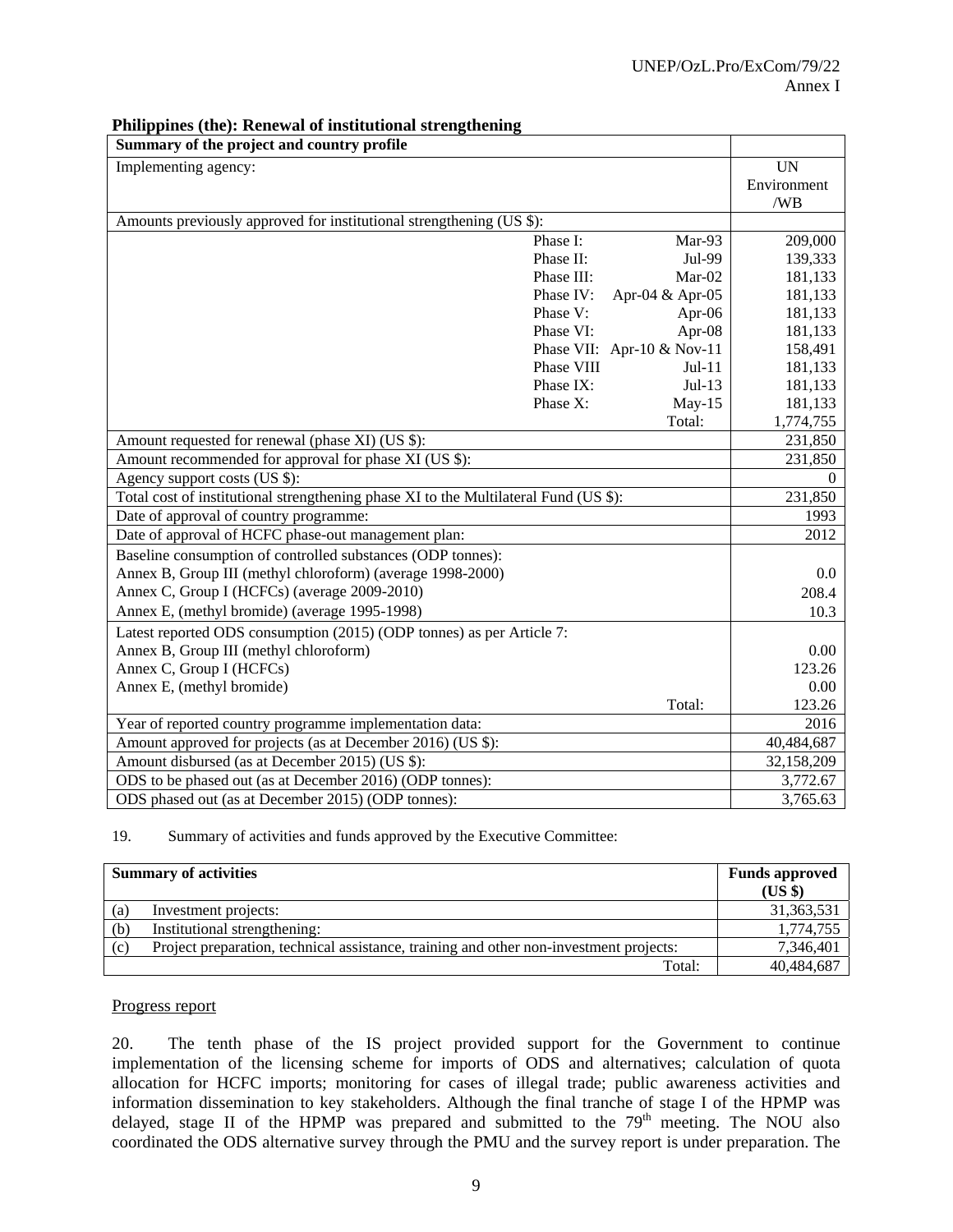Philippines continued to participate in regional network and Montreal Protocol meetings and initiated the process to ratify the Kigali Amendment.

## Plan of action

21. Phase XI of the IS project is envisaged to continue the implementation of the licensing system, as well as the quota system for HCFC import/export, and submission of data reports. It will assist Philippines to sustain the country's achievement under stage I of the HPMP, and to pursue the implementation of stage II of the HPMP including the investment projects, as well as monitoring of ODS imports, and conducting public awareness activities. Phase XI will also enable the NOU to continue monitoring the grant recipients of the investment project on HCFC-141b phase-out in the foam sector. The NOU will work to facilitate the ratification of the Kigali Amendment which will be supported in part through additional public awareness.

| Summary of the project and country profile                                           |             |           |                       |
|--------------------------------------------------------------------------------------|-------------|-----------|-----------------------|
| Implementing agency:                                                                 |             |           | <b>UN Environment</b> |
| Amounts previously approved for institutional strengthening (US \$):                 |             |           |                       |
|                                                                                      | Phase I:    | Jul-94    | 171,050               |
|                                                                                      | Phase II:   | Jul-99    | 114,033               |
|                                                                                      | Phase III:  | $Jul-01$  | 114,033               |
|                                                                                      | Phase IV:   | $Jul-04$  | 148,242               |
|                                                                                      | Phase V:    | $Nov-06$  | 148,242               |
|                                                                                      | Phase VI:   | $Nov-09$  | 148,241               |
|                                                                                      | Phase VII:  | Apr- $13$ | 148,242               |
|                                                                                      | Phase VIII: | $May-15$  | 148,242               |
|                                                                                      |             | Total:    | 1,140,325             |
| Amount requested for renewal (phase IX) (US \$):                                     |             |           | 189,750               |
| Amount recommended for approval for phase IX (US \$):                                |             |           | 189,750               |
| Agency support costs (US \$):                                                        |             |           | $\Omega$              |
| Total cost of institutional strengthening phase IX to the Multilateral Fund (US \$): |             |           | 189,750               |
| Date of approval of country programme:                                               |             |           | 1994                  |
| Date of approval of HCFC phase-out management plan:                                  |             |           | 2011                  |
| Baseline consumption of controlled substances (ODP tonnes):                          |             |           |                       |
| Annex B, Group III (methyl chloroform) (average 1998-2000)                           |             |           | 0.0                   |
| Annex C, Group I (HCFCs) (average 2009-2010)                                         |             |           | 17.8                  |
| Annex E (methyl bromide) (average 1995-1998)                                         |             |           | 557.0                 |
| Latest reported ODS consumption (2016) (ODP tonnes) as per Article 7:                |             |           |                       |
| Annex B, Group III (methyl chloroform)                                               |             |           | 0.00                  |
| Annex C, Group I (HCFCs)                                                             |             |           | 9.49                  |
| Annex E, (methyl bromide)                                                            |             |           | 0.00                  |
|                                                                                      |             | Total:    | 9.49                  |
| Year of reported country programme implementation data:                              |             |           | 2016                  |
| Amount approved for projects (as at December 2016) (US \$):                          |             |           | 9,575,260             |
| Amount disbursed (as at December 2015) (US \$):                                      |             |           | 9,390,709             |
| ODS to be phased out (as at December 2016) (ODP tonnes):                             |             |           | 485.90                |
| ODS phased out (as at December 2016) (ODP tonnes):                                   |             |           | 464.453               |

## **Zimbabwe: Renewal of institutional strengthening**

22. Summary of activities and funds approved by the Executive Committee: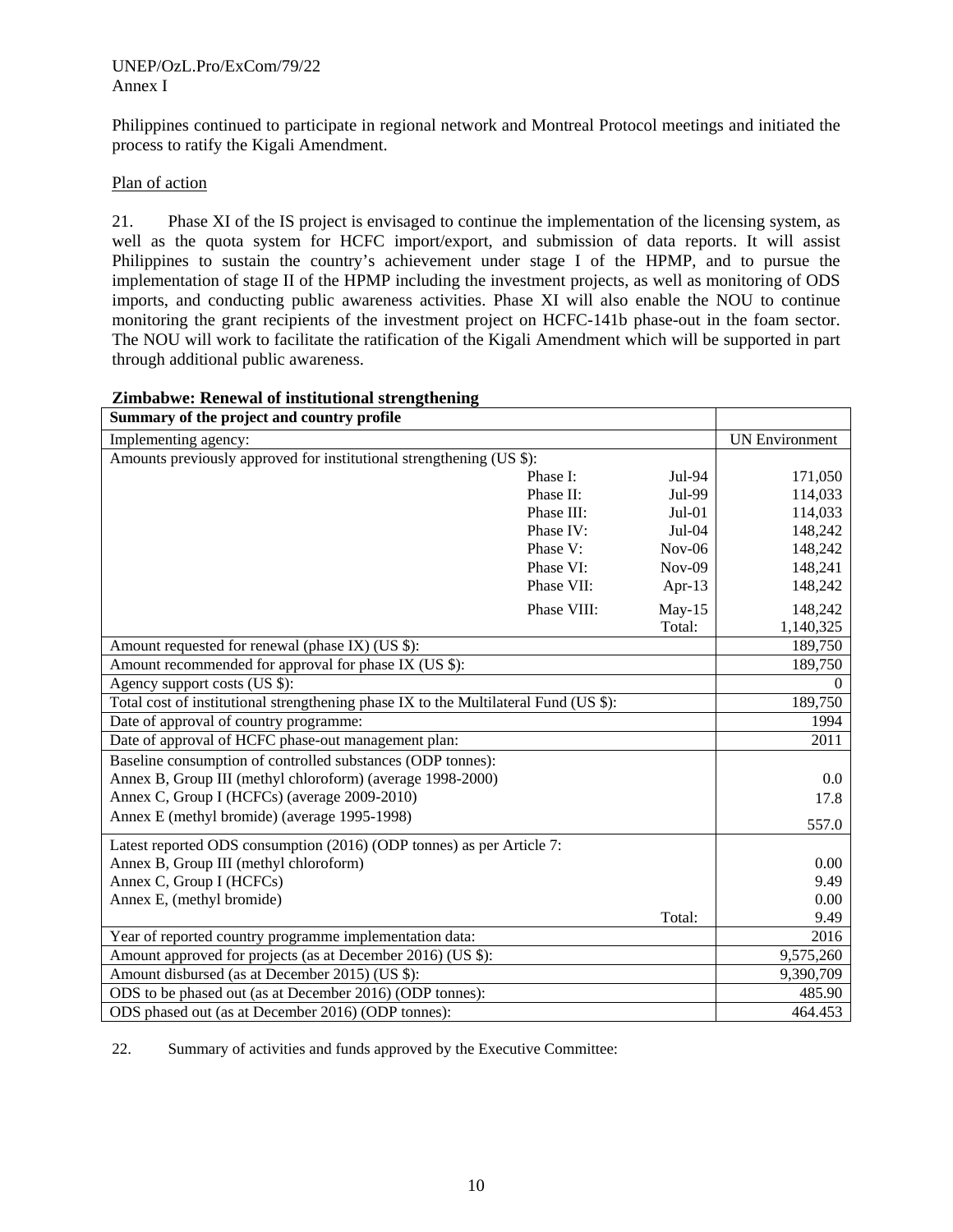|     | <b>Summary of activities</b>                                                           | <b>Funds approved</b><br>(US \$) |
|-----|----------------------------------------------------------------------------------------|----------------------------------|
| (a) | Investment projects:                                                                   | 6,749,325                        |
| (b) | Institutional strengthening:                                                           | 1,140,325                        |
| (c) | Project preparation, technical assistance, training and other non-investment projects: | 1,685,610                        |
|     | Total:                                                                                 | 9,575,260                        |

## Progress report

During phase VIII of the IS project, the NOU implemented activities under the IS project and the third tranche of stage I of the HPMP, and coordinated the ODS alternative survey. Zimbabwe's ODS regulations were revised in 2016 to ban imports of methyl bromide, HCFC-141b in pre-blended polyols, and TCA and to make it mandatory for importers to report data on HCFC imports. Visits were carried out to major ports of entry to assess control measures and the challenges being faced by customs officers in dealing with ODS imports and exports. The NOU enforced the ODS regulations through the implementation of licensing and quota system and continued the awareness programme and training programmes for customs officers and refrigeration technicians, strengthened the capacity of training centres, and developed the national standard on certification of RAC technicians which was issued by the Standards Association of Zimbabwe<sup>4</sup>. Zimbabwe was represented at regional network and hosted the joint meeting held in March 2016, and also participated in Montreal Protocol meetings and has initiated the process to ratify the Kigali Amendment.

#### Plan of action

23. For the ninth phase of the IS project the NOU will continue implementation of the IS programme and coordination of the implementation of stage I of the HPMP including the training programme for the refrigeration technicians and customs officers. Other activities will include: continued awareness raising targeting the general public, industry and other stakeholders; timely submission of country programme and Article 7 data; preparation of the fourth tranche of stage I of the HPMP; and engagement in regional and international meetings, workshops and events. The NOU will initiate and lead the administrative procedure to ratify the Kigali Amendment in coordination with relevant stakeholders, including awareness raising of key policy makers.

 4 Requirements for certification of refrigeration conditioning personnel (ZWS 1012 (2016))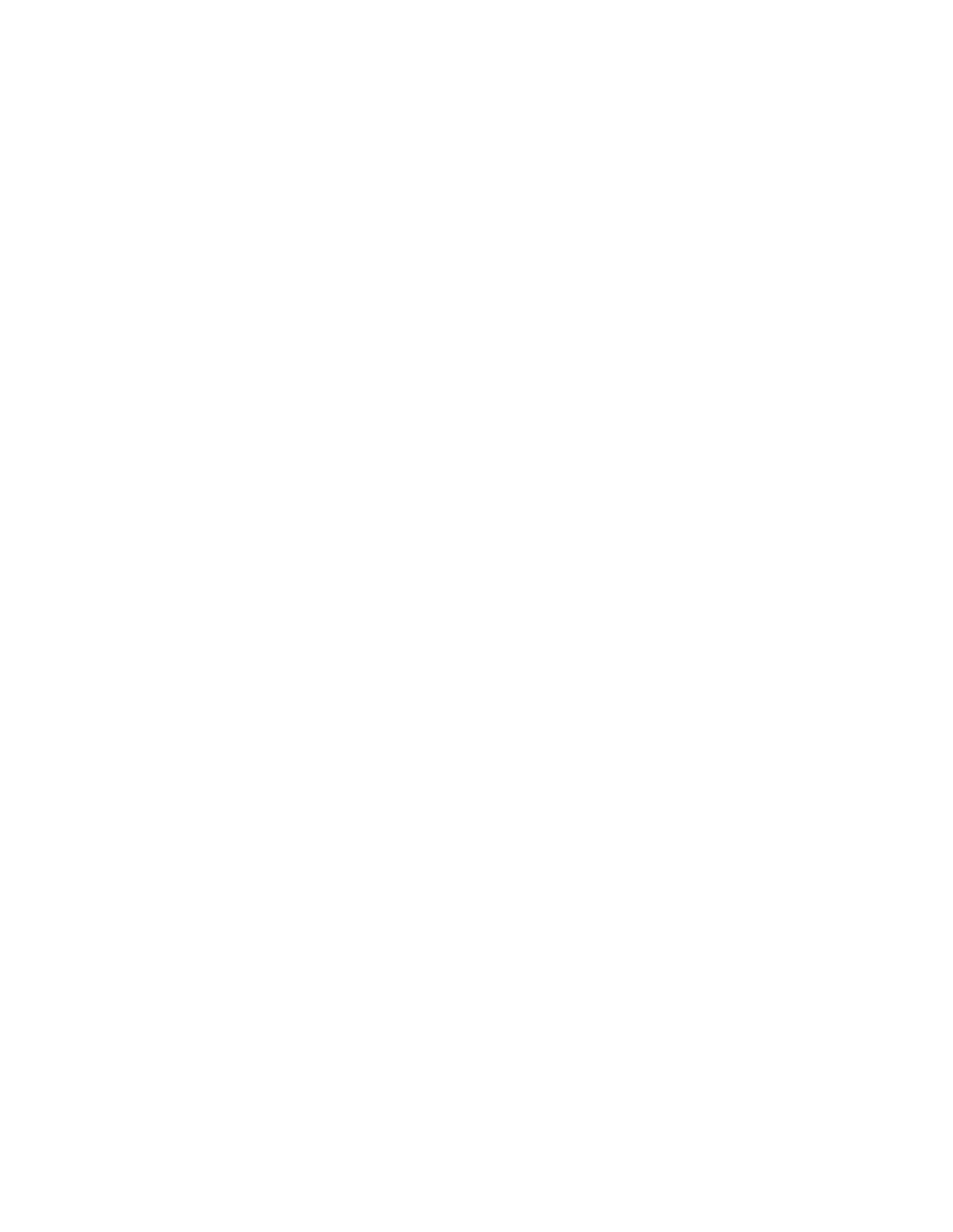#### **Annex II**

## **DRAFT VIEWS EXPRESSED BY THE EXECUTIVE COMMITTEE ON RENEWAL OF INSTITUTIONAL STRENGTHENING PROJECTS SUBMITTED TO THE 79th MEETING**

#### **Bhutan**

1. The Executive Committee reviewed the report submitted with the request for the institutional strengthening (IS) project for Bhutan (phase VII) and noted with appreciation that the country has reported 2016 country programme implementation data to the Fund Secretariat and 2016 Article 7 data to the Ozone Secretariat. The Executive Committee acknowledged with appreciation that the Government of Bhutan is committed to the accelerated HCFC phase-out schedule and that the country has a well-structured and operational licensing and quota system. The Executive Committee noted that the HCFC phase-out management plan (HPMP) for Bhutan has been implemented in efficient and timely manner and mainstreamed into the national planning process, and further noted with appreciation that the country has taken steps to initiate the ratification of the Kigali Amendment to the Montreal Protocol. The Executive Committee is therefore confident that the Government of Bhutan will continue activities both at the policy and project levels to ensure its annual HCFC consumption not to exceed the maximum allowable consumption in the HPMP agreement with the Executive Committee.

#### **Burkina Faso**

2. The Executive Committee reviewed the report submitted with the request for the institutional strengthening (IS) project for Burkina Faso (phase XII) and noted with appreciation the fact that the Government of Burkina Faso reported 2016 data to the Ozone Secretariat indicating that the country in compliance with the Montreal Protocol and 2016 country programme implementation data to the Fund Secretariat. The Executive Committee further noted that the Government of Burkina Faso has taken some steps to phase out ODS consumption; in particular, implementation of HCFC imports controls through the licensing and quota system, and training of customs officers and refrigeration technicians. The Executive Committee acknowledged the efforts of the Government of Burkina Faso and is therefore hopeful that, within the next two years, the Government of Burkina Faso will continue implementation of stage I of the HPMP and IS project activities with success in order to achieve the 35 per cent reduction in HCFC consumption required by 1 January 2020.

#### **Cambodia**

3. The Executive Committee reviewed the report submitted with the request for the institutional strengthening (IS) project for Cambodia (phase IX) and noted with appreciation that the country reported 2015 Article 7 data to the Ozone Secretariat indicating that the country was in compliance with the Montreal Protocol control measure to reduce HCFC consumption by 10 per cent in 2015, and that the country had reported 2016 country programme implementation data to the Fund Secretariat in a timely manner. The Executive Committee acknowledged with appreciation that Cambodia has been enforcing a well-structured licensing and quota system on HCFC imports and exports, including HCFC-based equipment. The Executive Committee also noted that the HPMP was being implemented as planned and that information outreach and awareness raising activities were conducted. The Executive Committee is therefore confident that Cambodia will continue activities both at the policy and project levels to prepare the country to achieve the 35 per cent reduction in HCFC consumption required by 1 January 2020.

#### **Guyana**

4. The Executive Committee reviewed the report submitted with the request for the institutional strengthening (IS) project for Guyana (phase VII) and noted with appreciation that the Government of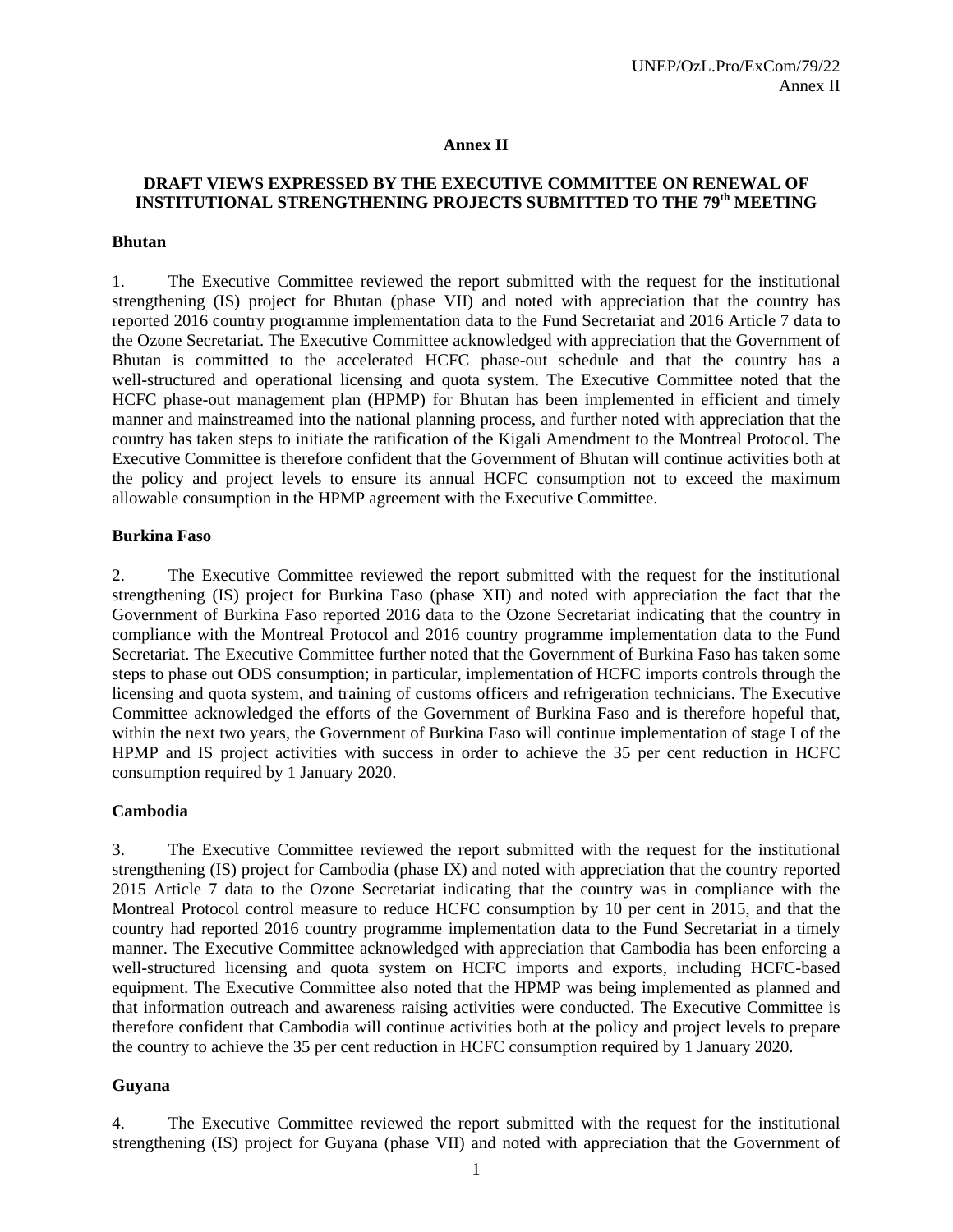Guyana reported 2016 Article 7 data indicating that the country is in compliance with the Montreal Protocol and 2016 country programme implementation data to the Fund Secretariat. The Executive Committee further noted that the Government of Guyana had taken steps to phase out its HCFC consumption, which included the improvement and enforcement of the licensing system, the import ban on ODS-based equipment, and capacity building of refrigeration technicians in good practices and the proper use of alternative refrigerants. The Executive Committee acknowledged the efforts of the Government of Guyana and is therefore hopeful that, within the next two years, the country will continue the implementation of stage II of the HPMP and IS project with success to ensure its annual HCFC consumption not to exceed the maximum allowable consumption in the HPMP agreement with the Executive Committee.

#### **Mongolia**

5. The Executive Committee reviewed the report submitted with the request for the IS project for Mongolia (phase X) and noted with appreciation that the Government of Mongolia reported 2016 Article 7 data to the Ozone Secretariat indicating that the country is in compliance with the Montreal Protocol and 2016 country programme implementation data to the Fund Secretariat. The Executive Committee acknowledged that Mongolia has a well-structured licensing and quota system and that stage I of the HPMP is being implemented in an efficient and timely manner. The Executive Committee noted with appreciation that in the next phase of the IS project Government of Mongolia will initiate preparatory activities to facilitate ratification of the Kigali Amendment of the Montreal Protocol. The Executive Committee acknowledged the efforts of the Government of Mongolia and is therefore hopeful that, within the next two years, Mongolia will continue the implementation of its HPMP and IS project with success to prepare the country to achieve the 35 per cent reduction in HCFC consumption required by 1 January 2020.

#### **Namibia**

6. The Executive Committee reviewed the report submitted with the request for the renewal of the IS project for Namibia (phase IX) and noted with appreciation that the Government of Namibia reported 2016 country programme implementation data and Article 7 data to the Fund and Ozone Secretariats indicating that the country is in compliance with the Montreal Protocol, and the maximum allowable consumption set out in the HPMP Agreement with the Executive Committee. The Executive Committee noted that Namibia has taken steps to address ODS phase-out including the implementation of HCFC imports controls through a licensing and quota system, and training of customs officers and refrigeration technicians. The Executive Committee is therefore confident that, in the next two years, the Government of Namibia will continue the implementation of the HPMP and IS project with success to achieve the 91 per cent reduction in HCFC consumption by 2019 in accordance with the targets in the HPMP.

## **Philippines (the)**

7. The Executive Committee reviewed the report submitted with the request for the IS project for the Philippines (phase XI) and noted with appreciation that the Government of the Philippines reported 2015 Article 7 data to the Ozone Secretariat indicating that the country is in compliance with the Montreal Protocol and 2016 country programme implementation data to the Fund Secretariat. The Executive Committee acknowledged the efforts of the Government of the Philippines to enforce HCFC import/export licensing and quota system and to conduct public awareness activities and noted with appreciation the preparatory activities to facilitate the implementation of the Kigali Amendment. The Executive Committee is therefore hopeful that, within the next two years, the country will complete the implementation of stage I of the HPMP, initiate stage II of the HPMP, and will continue the IS project with success to prepare the country to achieve the 35 per cent reduction in HCFC consumption required by 1 January 2020.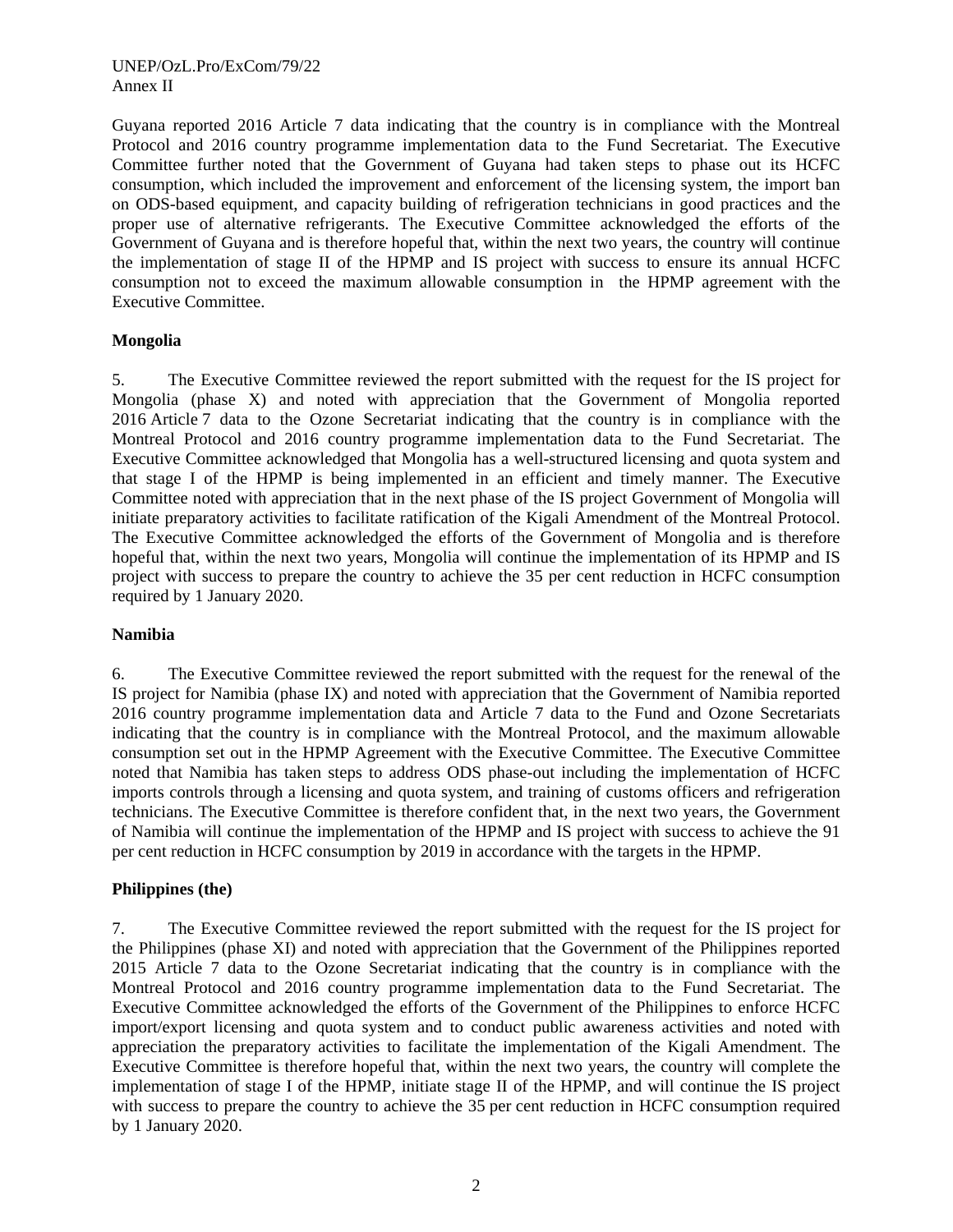## **Zimbabwe**

8. The Executive Committee reviewed the report submitted with the request for the IS project for Zimbabwe (phase IX) and noted with appreciation that the Government of Zimbabwe reported 2016 data to the Ozone Secretariat indicating that the country is in compliance with the Montreal Protocol and 2016 country programme implementation data to the Fund Secretariat. The Executive Committee further noted that the Government of Zimbabwe has taken initiatives including the implementation of the ODS licensing system, and training of customs officers and refrigeration technicians. The Executive Committee acknowledged the efforts of the Government of Zimbabwe to reduce ODS consumption and expressed the expectation that, in the coming years, the country will continue the implementation of the licensing system and ODS phase-out activities with success to achieve the 35 per cent reduction in HCFC consumption required by 1 January 2020.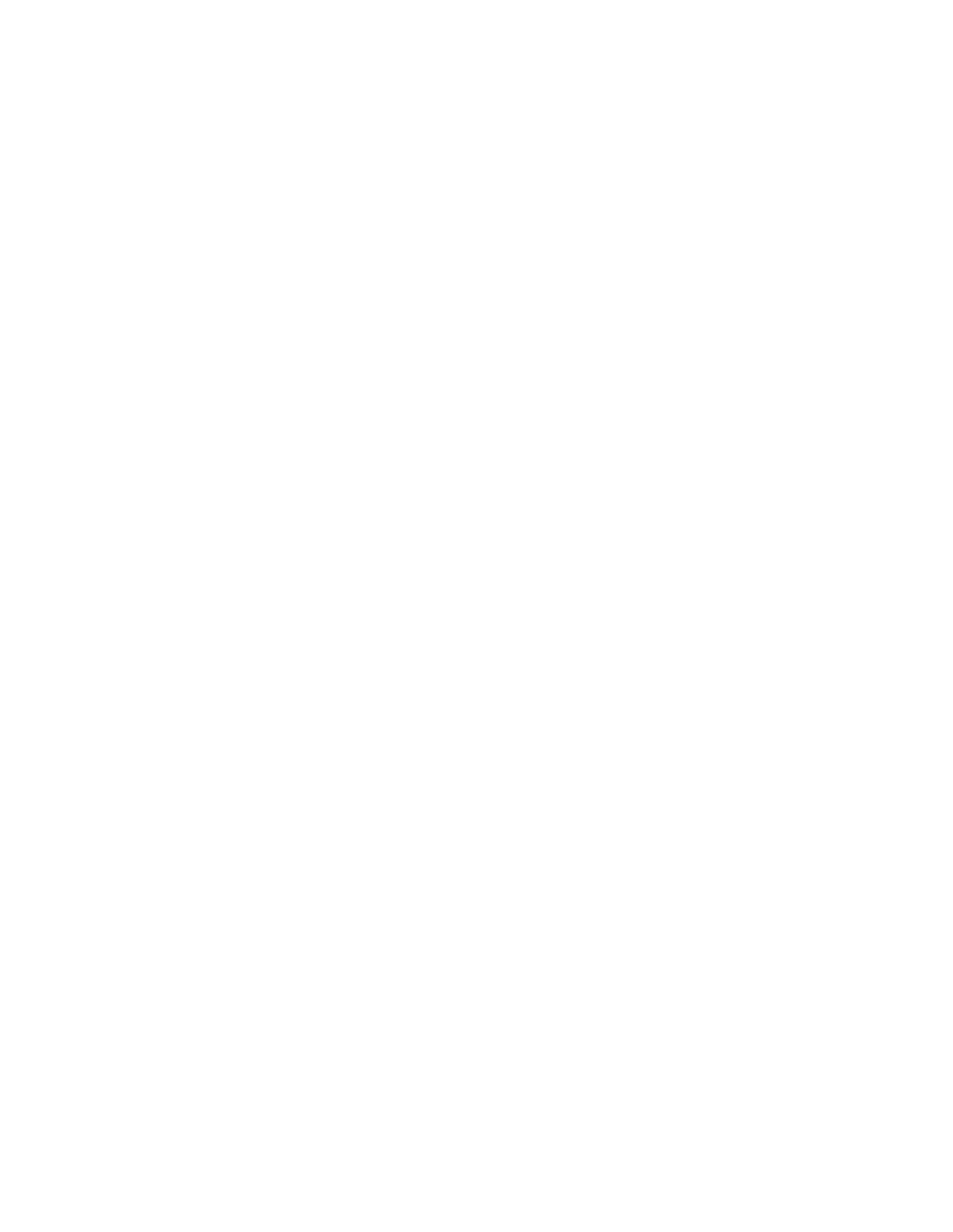

**Environment Programme** 

# **AMENDMENT TO UN ENVIRONMENT'S WORK PROGRAMME 2017**

**Presented to the 79th Meeting of the Executive Committee of the Multilateral Fund for the Implementation of the Montreal Protocol** 

**June 2017** 

**UN ENVIRONMENT**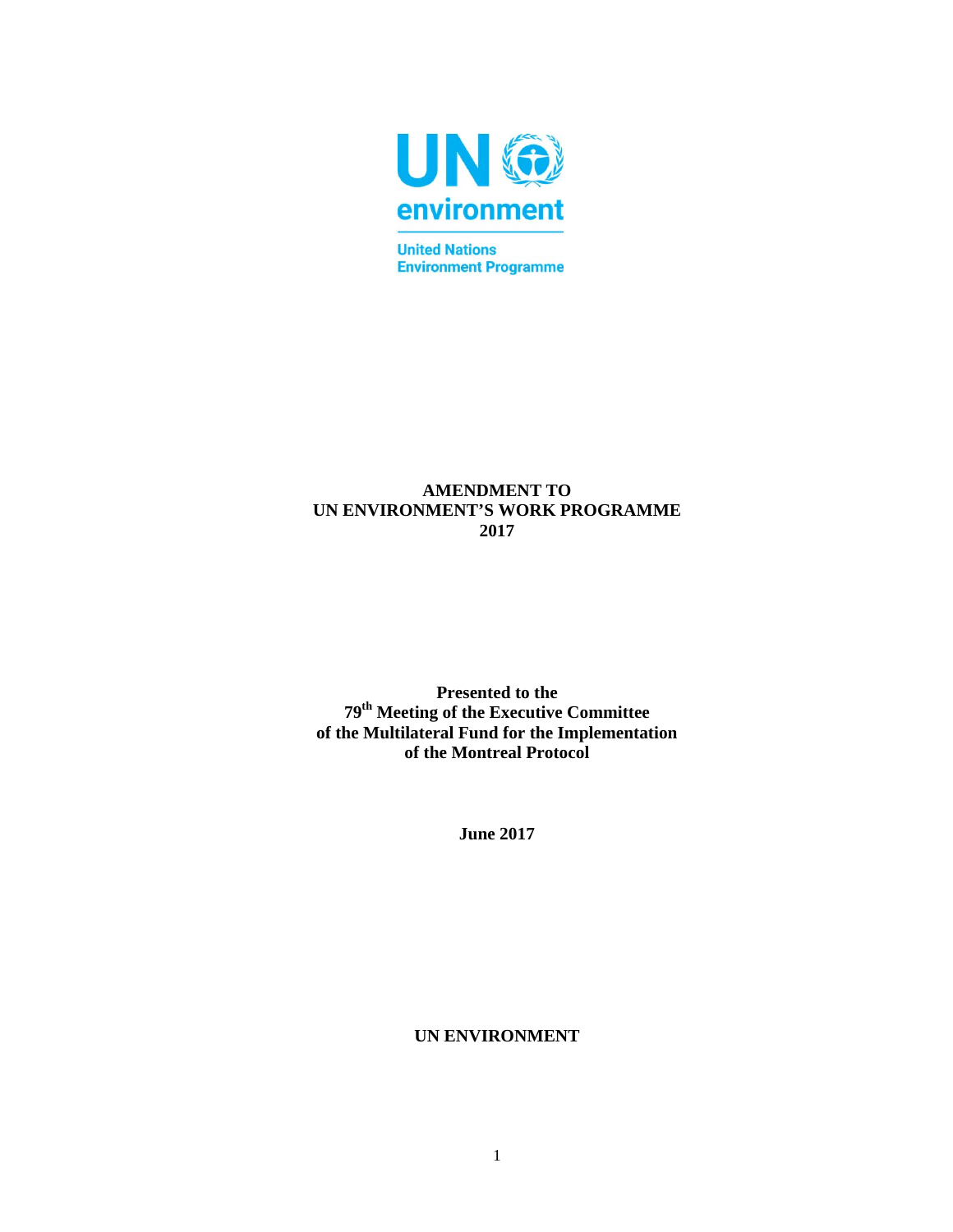#### **A. INTRODUCTION**

1. UN Environment's Work Programme 2017 was approved at the  $77<sup>th</sup>$  Meeting of the Executive Committee of the Multilateral Fund for the Implementation of the Montreal Protocol.

2. This document, as submitted for consideration to the  $79<sup>th</sup>$  Meeting of the Executive Committee, represents an Amendment to that Work Programme.

#### **B. SUMMARY OF THE WORK PROGRAMME AMENDMENT FOR 2017**

3. Consistent with the Business Plan 2017-2019, this Amendment comprises funding requests for

- Support for the implementation of Institutional Strengthening projects in 8 countries.

- Support in preparation of HCFC phase-out Management Plans (stage 2) in 1 countries

4. Details of the Work Programme Amendment and the total requested funding by project groups are presented in Table 1.

5. Summary of the Work Programme Amendment is presented in Table 2.

Table 1. Funding requests for annual tranches for ISP renewals and individual projects to be considered at the  $79<sup>th</sup>$  Meeting of the Executive Committee

| <b>Country</b>                                                              | <b>Project title</b>                                                                       | Amount,<br>US\$ | PSC,<br>US\$ | <b>Total</b><br>requested<br>amount,<br>US\$ |
|-----------------------------------------------------------------------------|--------------------------------------------------------------------------------------------|-----------------|--------------|----------------------------------------------|
|                                                                             | <b>INSTITUTIONAL STRENGTHENING PROJECT RENEWALS (ISRs)</b>                                 |                 |              |                                              |
| <b>Bhutan</b>                                                               | Renewal of institutional strengthening project (Phase<br>VII                               | 85,000          | $\Omega$     | 85,000                                       |
| <b>Burkina Faso</b>                                                         | Renewal of institutional strengthening project (Phase<br>XII                               | 92,685          | $\theta$     | 92,685                                       |
| Cambodia                                                                    | Renewal of institutional strengthening project (Phase<br>IX)                               |                 | $\Omega$     | 144,214                                      |
| Renewal of institutional strengthening project (Phase<br>Guyana<br>VII)     |                                                                                            | 85,000          | $\Omega$     | 85,000                                       |
| Renewal of institutional strengthening project (Phase X)<br>Mongolia        |                                                                                            | 85,000          | $\Omega$     | 85,000                                       |
| Namibia                                                                     | Renewal of institutional strengthening project (Phase<br>IX)                               | 85,000          | $\Omega$     | 85,000                                       |
| Philippines<br>Renewal of institutional strengthening project (Phase<br>XI) |                                                                                            | 231,850         | $\theta$     | 231,850                                      |
| Zimbabwe                                                                    | Renewal of institutional strengthening project (Phase<br>IX)                               | 189,750         | $\Omega$     | 189,750                                      |
|                                                                             | Sub-total for Institutional Strengthening Project Renewals                                 | 998,499         | $\theta$     | 998,499                                      |
| PREPARATION OF HCFC PHASE-OUT MANAGEMENT PLANS<br>(STAGE 2)                 |                                                                                            |                 |              |                                              |
| Democratic<br>Republic<br>of<br>the Congo                                   | Preparation of HCFC Phase-out Management Plans<br>$(\text{stage } 2) - \text{lead agency}$ | 50,000          | 6,500        | 56,500                                       |
| Sub-total for Preparation of HCFC phase-out Management Plans (stage<br>2)   |                                                                                            | 50,000          | 6,500        | 56,500                                       |

Table 2. Summary of items submitted for consideration by the 79<sup>th</sup> Executive Committee meeting by group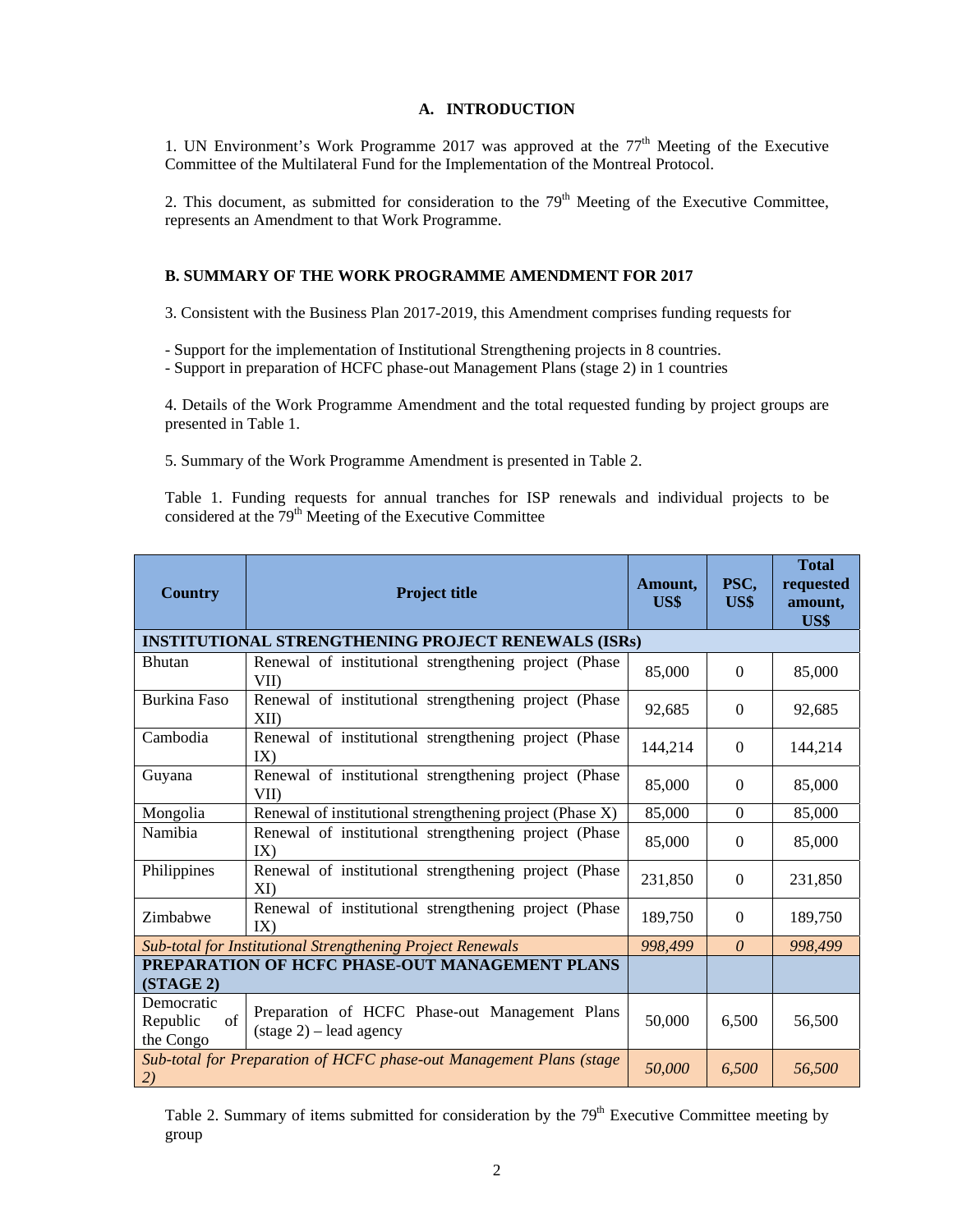| <b>Type of projects</b>                                                             | Value in<br>$\overline{US}$ | <b>Project</b><br>support<br>costs in<br>US\$ | <b>Total</b> in<br>US\$ |
|-------------------------------------------------------------------------------------|-----------------------------|-----------------------------------------------|-------------------------|
| Sub-total for Institutional Strengthening Projects                                  | 998,499                     |                                               | 998,499                 |
| Sub-total for Preparation of HCFC Phase-out Management Plans<br>$(\text{stage } 2)$ | 50,000                      | 6.500                                         | 56,500                  |
| <b>Grand Total</b>                                                                  | 1,048,499                   | 6,500                                         | 1,054,999               |

 $\_$  , and the set of the set of the set of the set of the set of the set of the set of the set of the set of the set of the set of the set of the set of the set of the set of the set of the set of the set of the set of th

# **C. PROJECT CONCEPTS for items to be submitted by UN Environment**

| Title:                                   | <b>Zimbabwe</b>                                                                                                                                                                             | Requests for institutional strengthening renewals for (8 countries) Bhutan,<br>Burkina Faso, Cambodia, Guyana, Mongolia, Namibia, Philippines, and |  |
|------------------------------------------|---------------------------------------------------------------------------------------------------------------------------------------------------------------------------------------------|----------------------------------------------------------------------------------------------------------------------------------------------------|--|
| Background:                              | Renewals of institutional strengthening projects (ISP) for the above-listed<br>twenty six are being requested in line with relevant decisions and guidelines<br>of the Executive Committee. |                                                                                                                                                    |  |
|                                          | Business Plan.                                                                                                                                                                              | These projects have been included in the UN Environment's 2017-2019                                                                                |  |
| Objectives:                              | To assist the Governments of these Article 5 countries in building and<br>strengthening their capacity for the implementation of the Montreal Protocol<br>and its Amendments.               |                                                                                                                                                    |  |
| <b>Activities</b><br>and<br>description: | Individual documents for these projects – the terminal reports and the action<br>plans - have been submitted to the Multilateral Fund Secretariat separately.                               |                                                                                                                                                    |  |
| Time Frame:                              | 24 months                                                                                                                                                                                   |                                                                                                                                                    |  |
| Per country cost:                        | <b>Country</b>                                                                                                                                                                              | US\$                                                                                                                                               |  |
|                                          | <b>Bhutan</b>                                                                                                                                                                               | 85,000                                                                                                                                             |  |
|                                          | Burkina Faso                                                                                                                                                                                | 92,685                                                                                                                                             |  |
|                                          | Cambodia                                                                                                                                                                                    | 144,214                                                                                                                                            |  |
|                                          | Guyana                                                                                                                                                                                      | 85,000                                                                                                                                             |  |
|                                          | Mongolia                                                                                                                                                                                    | 85,000                                                                                                                                             |  |
|                                          | Namibia                                                                                                                                                                                     | 85,000                                                                                                                                             |  |
|                                          | Philippines                                                                                                                                                                                 | 231,850                                                                                                                                            |  |
|                                          | Zimbabwe                                                                                                                                                                                    | 189,750                                                                                                                                            |  |
|                                          | Total:                                                                                                                                                                                      | <b>US\$ 998,499</b>                                                                                                                                |  |

\*Note: No project support costs are requested for institutional strengthening projects.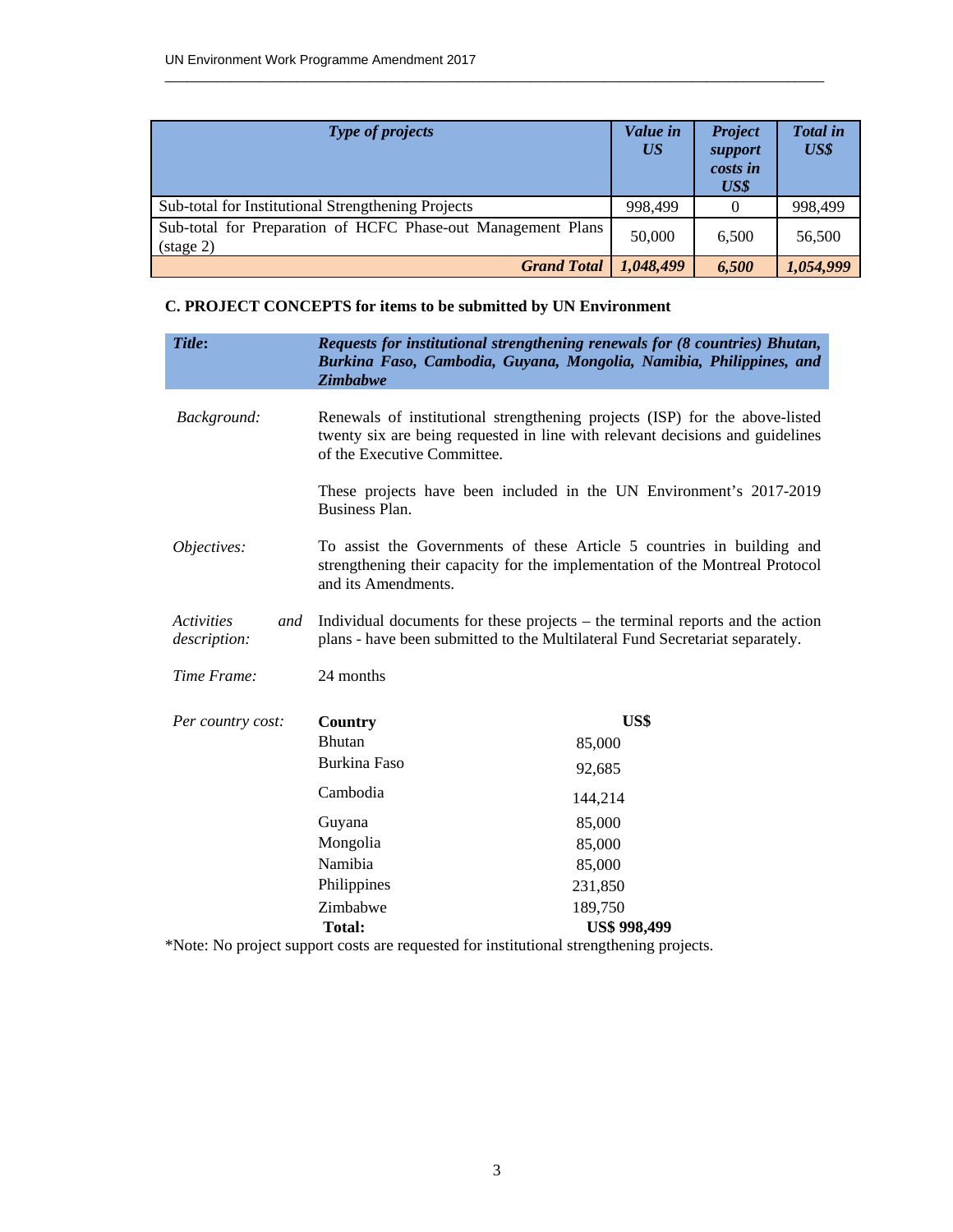# **Funding Request for the Preparation of Stage-II HCFC Phase-out Management Plan of The Democratic Republic of Congo (DRC) By: UN Environment & UNDP**

#### **Background**

The Executive Committee of the Multilateral Fund for the Implementation of the Montreal Protocol, at its  $63<sup>rd</sup>$  Meeting held in Montreal in April 2011, approved stage I of the HCFC phase-out management plan (HPMP) for DRC for the period 2011 to 2015 to reduce HCFC consumption by 10 per cent of the baseline, at the amount of:

- US \$235,000, plus agency support costs of US \$30,550 for UN Environment;

- US \$240,000 plus agency support costs of US \$21,600 for UNDP.

The Government of DRC committed to the following control measures with the support of funding and technical assistance from the Multilateral Fund and implementing agency:

- (i) Freeze the consumption of HCFCs in 2013 to the agreed baseline figure.
- (ii) Reduce consumption of HCFCs by 10% from 2015.

The HPMP for the Democratic Republic of the Congo was approved based on the estimated baseline at the time of submission (58 ODP tonnes of HCFC-22). The Government has agreed to establish as its starting point for sustained aggregate reduction in HCFC consumption the baseline of 58 ODP tonnes. The established baseline for the country is now 66.21 ODP tonnes. The Democratic Republic of the Congo requested a revision of the reported consumption of HCFC-22 in 2009 from 890 MT (48.95 ODP tonnes) to 1,014.98 MT (55.82 ODP tonnes). The request for the revision of the baseline submitted by the Democratic Republic of the Congo was reviewed during several meetings of the Implementation Committee (46 to 49). MOP Decision XXV/13 noted that "[…] the Democratic Republic of the Congo […] [has] presented sufficient information, in accordance with decision XV/19, to justify their requests for the revision of their consumption data for hydrochlorofluorocarbons for 2009 […] which are part of the baseline for parties operating under paragraph 1 of Article 5.

The approved HPMP Stage I preparation funds have been fully used, and it is confirmed that there is no balance remaining.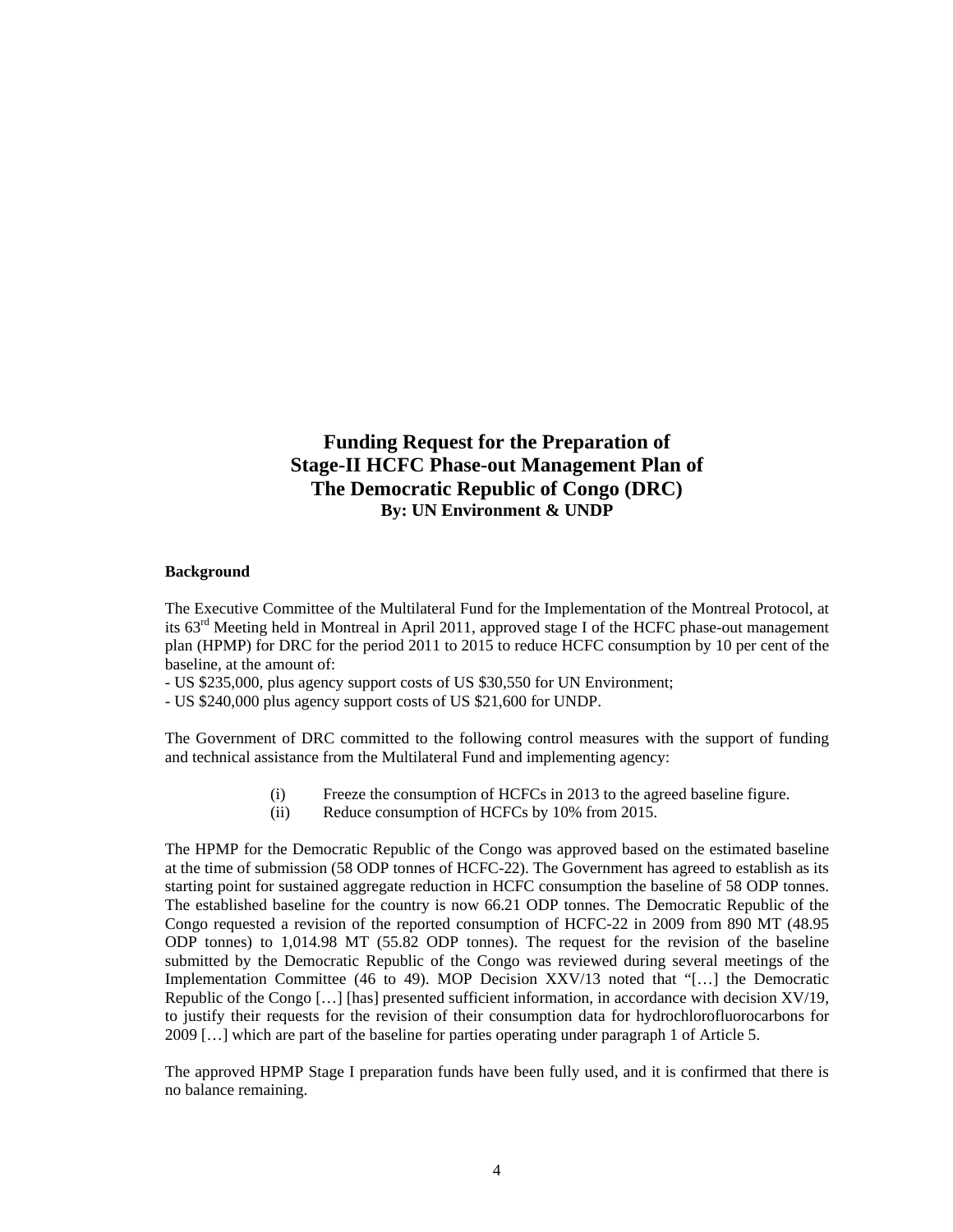The endorsement from the Government for the request of the Stage-II HPMP preparation has been received.

 $\_$  , and the set of the set of the set of the set of the set of the set of the set of the set of the set of the set of the set of the set of the set of the set of the set of the set of the set of the set of the set of th

|           | <b>Activity</b>                                                                                                                                                                                                          | <b>Progress In Implementation</b>                                                                                                                                                                                                                                                                                                                                                                                                                                |
|-----------|--------------------------------------------------------------------------------------------------------------------------------------------------------------------------------------------------------------------------|------------------------------------------------------------------------------------------------------------------------------------------------------------------------------------------------------------------------------------------------------------------------------------------------------------------------------------------------------------------------------------------------------------------------------------------------------------------|
| 1         | Legislation                                                                                                                                                                                                              |                                                                                                                                                                                                                                                                                                                                                                                                                                                                  |
|           | Introduction of ODS import monitoring<br>in the curricula of all customs schools;                                                                                                                                        | License and Quota systems in place which currently<br>restrict imports and exports of HCFC. The "Office<br>Congolais du Contrôle" in charge of the control of all<br>imports in DRC has integrated an Ozone Module<br>including the control of ODS and ODS-based<br>equipment into its curricula.                                                                                                                                                                |
| 2         | Capacity Building                                                                                                                                                                                                        |                                                                                                                                                                                                                                                                                                                                                                                                                                                                  |
| Tranche 1 | Customs officers training programme to<br>enhance the surveillance of import of<br>HCFCs and HCFC based equipment;                                                                                                       | A training workshop for twenty trainers<br>was<br>organized. Also, five workshops for 120 customs<br>officers and inspectors were completed.<br>Five<br>refrigerant identifiers were<br>purchased and used during the customs training<br>workshops.                                                                                                                                                                                                             |
| Tranche 2 | Continuation of training programme for<br>customs and enforcement officers                                                                                                                                               | A total of eighty five (85) customs and other<br>enforcement officers were trained on control and<br>identification of ODS and ODS-based equipment<br>including HCFCs and HCFC-based equipment.                                                                                                                                                                                                                                                                  |
| Tranche 1 | Training of service technicians in good<br>refrigeration practices including the use<br>of hydrocarbon technologies in close<br>cooperation with the refrigeration<br>association in the country.                        | A training workshop for twenty five (25) trainers was<br>completed.<br>These trainers have provided training to ninety four<br>(94) additional technicians with the main goal of the<br>training workshops to equip refrigeration technicians<br>with knowledge and necessary skills in good<br>refrigeration<br>practices<br>and<br>hydrocarbon<br>in<br>technologies.                                                                                          |
| Tranche 2 | Continuation of the training of service<br>technicians in good refrigeration<br>practices including the use of<br>hydrocarbon technologies in close<br>cooperation with the refrigeration<br>association in the country. | An additional sixty (60) technicians were trained in<br>good refrigeration practices including the use of<br>hydrocarbon technologies during the 2 training<br>workshops that were organized by the NOU in<br>cooperation with the industry association.                                                                                                                                                                                                         |
| 3         | <i>Investment project</i>                                                                                                                                                                                                |                                                                                                                                                                                                                                                                                                                                                                                                                                                                  |
| Tranche 1 | Provision<br>of<br>Equipment<br>and<br>Reinforcement of 4 Training centres                                                                                                                                               | Equipment received and distributed to 4 training<br>centres of excellence (INPP Kinshasa, ITP N'Galema,<br>ITI N'Djili and the ACROPOF, i.e. the refrigeration<br>Association).<br>of<br>the<br>refrigeration<br>A<br>survey<br>professionals was also completed, accounting for ca.<br>6,000 technicians in the country                                                                                                                                         |
| Tranche 2 | Provision<br>of new<br>Equipment<br>and<br>Reinforcement of 4 new<br>Training<br>centres                                                                                                                                 | Equipment received and distributed to 4 new training<br>centres of excellence - as per the modification of the<br>targets approved at ExCom 70, this was completed in<br>lieu of commercial refrigeration end user programme<br>and local filling facility development. - Two<br>publications will be printed and widely distributed:<br>Results of national survey on refrigerant uses<br>$\bullet$<br>in DRC<br>Manual for importers and users of refrigerants |
| 4         | Monitoring, evaluation of implementation of the HPMP                                                                                                                                                                     |                                                                                                                                                                                                                                                                                                                                                                                                                                                                  |

# **Progress in the implementation of the Stage-I (brief information)**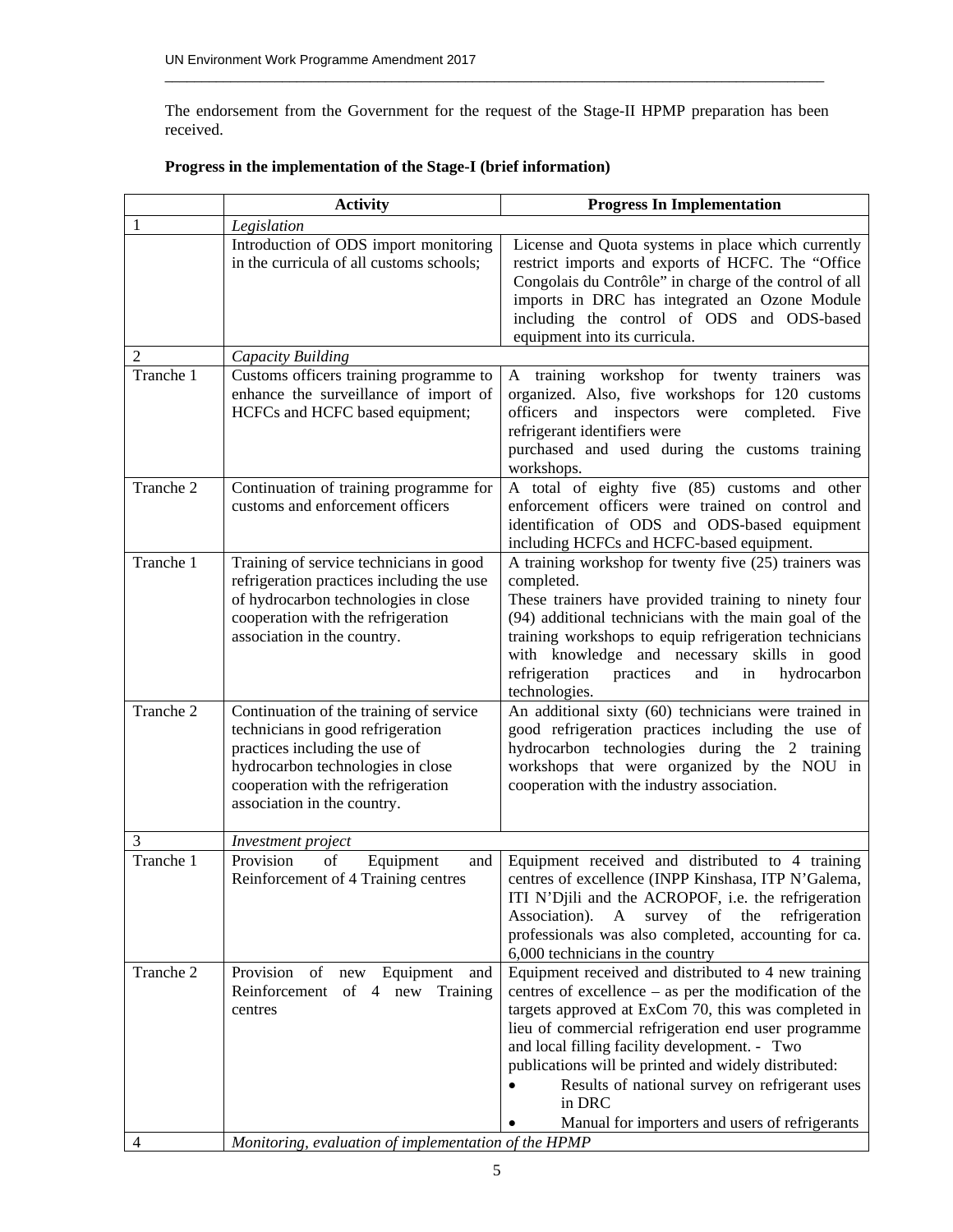|          | <b>Activity</b>           | <b>Progress In Implementation</b>                    |
|----------|---------------------------|------------------------------------------------------|
| Tranches | Monitoring and evaluation | The NOU recruited two consultants (1 refrigeration   |
| and 2    |                           | expert and 1 customs expert) in addition to the      |
|          |                           | existing NOU team to assist in the monitoring of the |
|          |                           | effective implementation of all the HPMP activities  |
|          |                           | and collect accurate data for both tranches.         |
|          |                           | Consultants provided to the NOU reports on the       |
|          |                           | implementation of the HPMP.                          |

#### **Overarching Strategy**

The overarching strategy that DRC expects to implement assumes that new commercially viable refrigeration and, in particular, air-conditioning technologies that use zero-ODP and low-GWP refrigerants in energy efficient equipment will become available in the coming decade.

The overarching strategy will be based on strengthening the implementation of the existing quota and licensing system and technical capacity building of trainers and technicians, to support appropriate technology choices.

#### **HCFC Consumption**

DRC has reported HCFC consumption for 2015 as 15.4 ODP Tonnes and estimated it preliminarily at 15 ODP Tonnes for 2016.

#### **Information to be collected**

Information to be collected during the Stage-II HPMP preparation would include:

- The current HCFC quantities consumed by servicing workshop/end users and legally imported HCFCs under the licensing/quota system (update of Stage 1 survey);
- Analysis of the current situation and development trends;
- Inventory of the HCFC-based equipment especially for room air conditioners and commercial HCFC-based equipment;
- Feedbacks from national stakeholders on the possible set-up and enforcement method of a refrigeration servicing technicians certificate system, as well as other policy initiatives and technical interventions;
- Consideration of the need for additional actions for introduction of low-GWP alternatives to HCFCs into the country (standards, training, incentives);
- Estimate of market share of the HCFC-based equipment vs various alternative technologies to get a better understanding of how the ozone- and climate-friendly alternatives technologies are received.

#### **Activities proposed for Stage II Preparation**

As requested by the Government, the HPMP stage II would be developed with assistance of UN Environment, as leading agency, and UNDP, as cooperating agency. The proposed activities and budget are as per following:

| <b>Activities</b>                                                                                                      | <b>Proposed</b><br>cost | UN<br><b>Environment</b> | <b>UNDP</b> |
|------------------------------------------------------------------------------------------------------------------------|-------------------------|--------------------------|-------------|
| Survey of the HCFC servicing workshops, as<br>well as HCFC importers for the HCFC<br>consumption                       | 30,000                  | 30,000                   |             |
| Survey of end users, importers of the HCFC-<br>based equipment to update the inventory of the<br><b>HCFC</b> equipment | 5.000                   |                          | 5,000       |